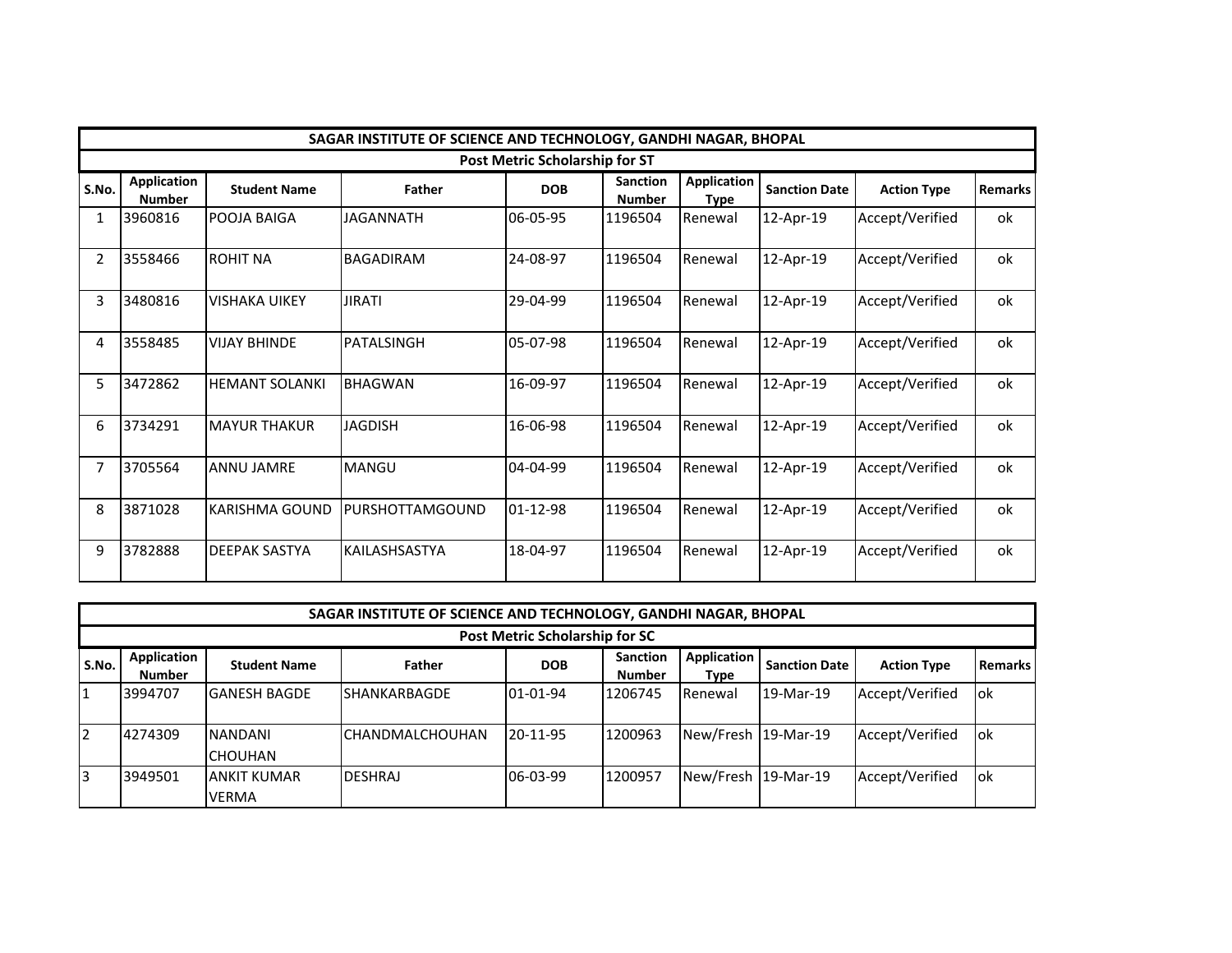| $\overline{4}$  | 3543985 | <b>DEVLAL AHIRWAR</b>                  | SHIYARAM                    | 07-06-98 | 1200955 | Renewal | 19-Mar-19 | Accept/Verified | ok |
|-----------------|---------|----------------------------------------|-----------------------------|----------|---------|---------|-----------|-----------------|----|
| 5               | 3641371 | PRADEEP KUMAR<br><b>AHIRWAR</b>        | VANAYSINGH                  | 02-06-98 | 1194203 | Renewal | 19-Mar-19 | Accept/Verified | ok |
| $6\overline{6}$ | 3594037 | Ankit Bharke                           | Lalaram                     | 02-01-99 | 1194203 | Renewal | 19-Mar-19 | Accept/Verified | ok |
| $\overline{7}$  | 3909300 | <b>MANOJ KUMAR</b><br><b>KHATARKAR</b> | PYARELAL                    | 19-06-99 | 1194203 | Renewal | 19-Mar-19 | Accept/Verified | ok |
| 8               | 3782810 | <b>SANJAY VERMA</b>                    | KOMALSINGH                  | 15-03-98 | 1194203 | Renewal | 19-Mar-19 | Accept/Verified | ok |
| $\overline{9}$  | 3619044 | <b>ARUN MALVIYA</b>                    | <b>MOTILAL</b>              | 19-01-99 | 1194203 | Renewal | 19-Mar-19 | Accept/Verified | ok |
| 10              | 3555201 | <b>ROHIT PANTHI</b>                    | OMPRAKASH                   | 13-07-98 | 1194203 | Renewal | 19-Mar-19 | Accept/Verified | оk |
| 11              | 3621781 | <b>TEENA AHIRWAR</b>                   | PRABHUDAYALAHIRWAR 09-04-99 |          | 1194203 | Renewal | 19-Mar-19 | Accept/Verified | ok |
| 12              | 3524417 | <b>KIRAN MEHRA</b>                     | <b>RAMCHARAN</b>            | 11-03-98 | 1194203 | Renewal | 19-Mar-19 | Accept/Verified | ok |
| 13              | 3771563 | <b>RITESH</b><br>KANTHARIYA            | <b>POORAN</b>               | 27-08-97 | 1189877 | Renewal | 19-Mar-19 | Accept/Verified | ok |
| 14              | 4009679 | <b>MANOJ KUMAR</b>                     | <b>SHIV</b>                 | 22-08-97 | 1189877 | Renewal | 19-Mar-19 | Accept/Verified | ok |
| 15              | 3557345 | iti malviya                            | rajkumarmalviya             | 28-01-98 | 1189877 | Renewal | 19-Mar-19 | Accept/Verified | ok |
| 16              | 3983174 | <b>SHUBHAM PURBIYA</b>                 | <b>CHAMPALAL</b>            | 01-01-98 | 1189877 | Renewal | 19-Mar-19 | Accept/Verified | ok |
| 17              | 3476937 | <b>KARAN RAJ</b>                       | <b>ROOPRAMRAJ</b>           | 30-11-98 | 1189877 | Renewal | 19-Mar-19 | Accept/Verified | ok |
| 18              | 3582166 | RAHUL AHIRWAR                          | <b>MANIRAM</b>              | 05-05-98 | 1189877 | Renewal | 19-Mar-19 | Accept/Verified | ok |
| 19              | 3521476 | <b>BHAWANI VERMA</b>                   | <b>BADRIPRASAD</b>          | 15-07-98 | 1189877 | Renewal | 19-Mar-19 | Accept/Verified | ok |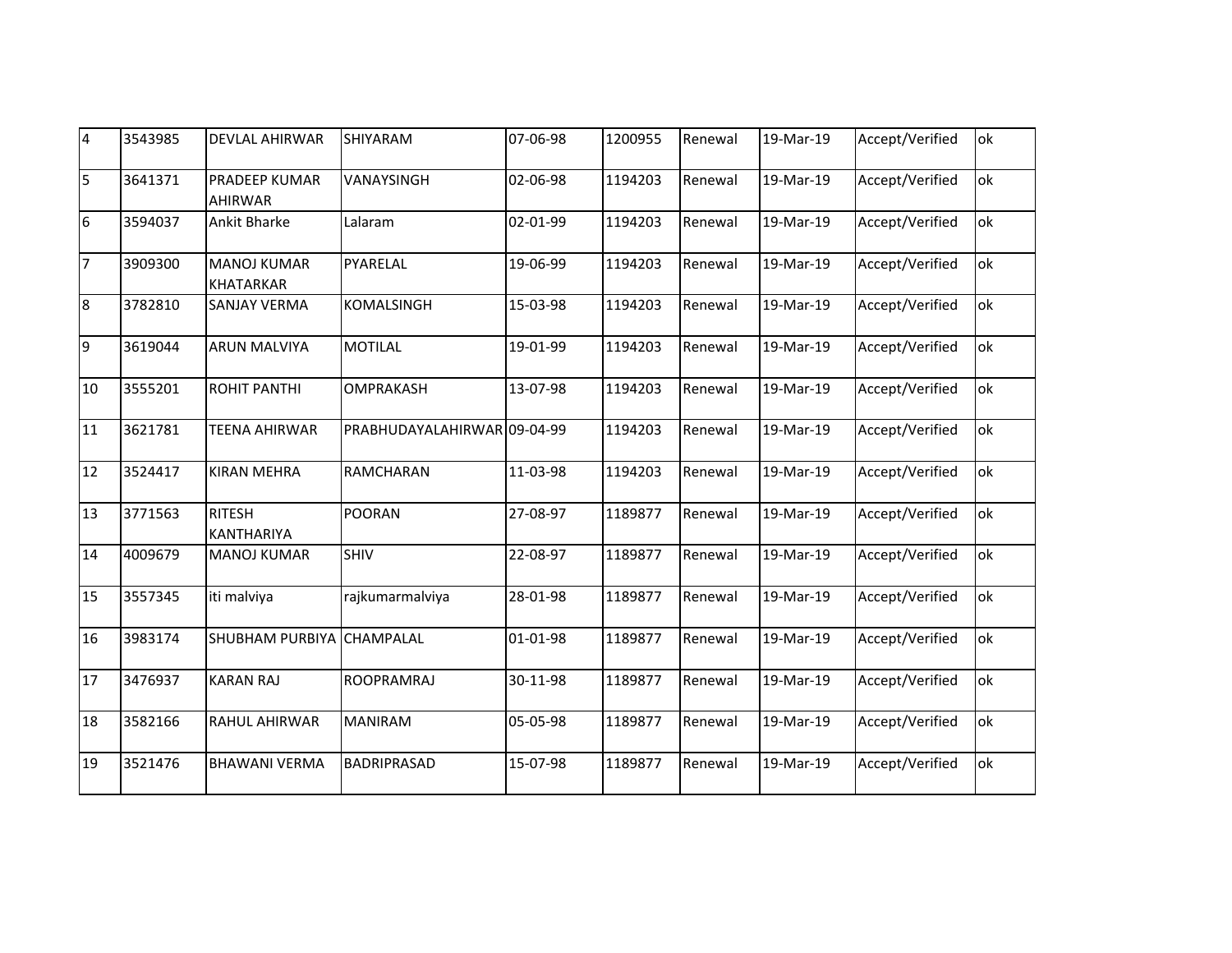| 20 | 3389633 | <b>HIMANSHU PATIL</b>          | <b>ASHOK</b>             | 25-08-98       | 1189877 | Renewal | 19-Mar-19 | Accept/Verified | ok |
|----|---------|--------------------------------|--------------------------|----------------|---------|---------|-----------|-----------------|----|
| 21 | 3604543 | <b>VISHAL KHATRI</b>           | <b>INDER</b>             | 20-04-98       | 1189877 | Renewal | 19-Mar-19 | Accept/Verified | ok |
| 22 | 3738236 | SHWETA MALVIYA                 | <b>VISHNU</b>            | 21-01-99       | 1189877 | Renewal | 19-Mar-19 | Accept/Verified | ok |
| 23 | 3768814 | <b>ANAND KUMAR</b><br>SINGARE  | <b>SUKHRAM</b>           | 20-12-98       | 1189877 | Renewal | 19-Mar-19 | Accept/Verified | ok |
| 24 | 3832519 | RAMA MALVIYA                   | <b>KUMER</b>             | 10-03-00       | 1189877 | Renewal | 19-Mar-19 | Accept/Verified | ok |
| 25 | 3829565 | <b>MOHIT KUMAR</b><br>SINGARE  | SHANTIRAMSINGARE         | 15-11-99       | 1189877 | Renewal | 19-Mar-19 | Accept/Verified | ok |
| 26 | 3867834 | SHRADHA MEHRA                  | <b>BABULAL</b>           | 04-05-00       | 1189877 | Renewal | 19-Mar-19 | Accept/Verified | ok |
| 27 | 3888826 | REENU AHIRWAR                  | RAMESHAHIRWAR            | 01-05-99       | 1189877 | Renewal | 19-Mar-19 | Accept/Verified | ok |
| 28 | 3491937 | <b>AMAN SHAKYA</b>             | KARANSINGH               | 30-11-99       | 1189877 | Renewal | 19-Mar-19 | Accept/Verified | ok |
| 29 | 3720849 | <b>DEEPAK VERMA</b>            | RAJKUMARVERMA            | $01 - 01 - 00$ | 1189877 | Renewal | 19-Mar-19 | Accept/Verified | ok |
| 30 | 3515174 | PADAM SINGH                    | <b>MANGILAL</b>          | 30-11-99       | 1189877 | Renewal | 19-Mar-19 | Accept/Verified | ok |
| 31 | 3481937 | <b>SONALI KHARKA</b>           | LALBAHADUR               | 06-02-98       | 1189877 | Renewal | 19-Mar-19 | Accept/Verified | ok |
| 32 | 3479328 | DURGESHNANDINI<br><b>BAMNE</b> | <b>MUKESH</b>            | 19-12-98       | 1189877 | Renewal | 19-Mar-19 | Accept/Verified | ok |
| 33 | 3623737 | PALLAVI AHIRWAR                | <b>SHARAD</b>            | 09-04-98       | 1189877 | Renewal | 19-Mar-19 | Accept/Verified | ok |
| 34 | 3767591 | SHWETA CHITARA                 | <b>DUNNDSINGHCHITARA</b> | 13-09-94       | 1189877 | Renewal | 18-Mar-19 | Accept/Verified | ok |
| 35 | 3704105 | ABHISHEKH<br>SOMKUWAR          | ASHOKSOMKUWAR            | 14-07-96       | 1189877 | Renewal | 18-Mar-19 | Accept/Verified | ok |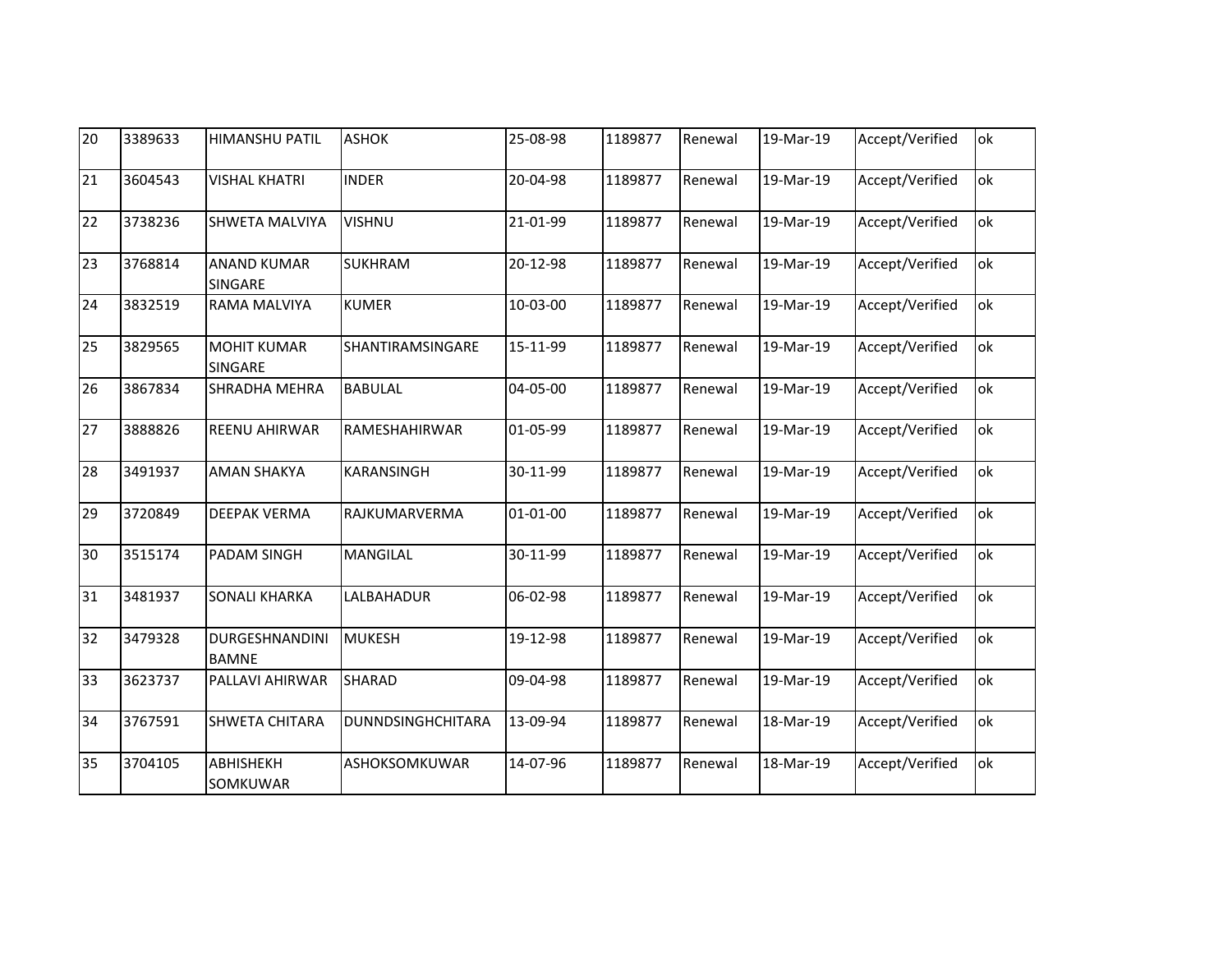| 36 | 3480192 | <b>ANIL NAYAK</b>                 | <b>MOHAN</b>            | 13-09-94 | 1189877 | Renewal   | 18-Mar-19 | Accept/Verified | ok |
|----|---------|-----------------------------------|-------------------------|----------|---------|-----------|-----------|-----------------|----|
| 37 | 3857269 | <b>JATIN MALVI</b>                | MUKESHMALVI             | 20-06-94 | 1189877 | Renewal   | 18-Mar-19 | Accept/Verified | ok |
| 38 | 3430851 | <b>LAKHAN NA</b>                  | <b>OMKAR</b>            | 22-02-00 | 1189877 | Renewal   | 18-Mar-19 | Accept/Verified | ok |
| 39 | 3912879 | <b>RAHUL YADAV</b>                | JAMNAPRASADYADAV        | 18-04-99 | 1189877 | Renewal   | 18-Mar-19 | Accept/Verified | ok |
| 40 | 3775988 | <b>SANDEEP MALVIYA</b>            | BHAWANIMALVIYA          | 06-04-98 | 1189877 | Renewal   | 18-Mar-19 | Accept/Verified | ok |
| 41 | 3829530 | <b>VISHAL RAJAK</b>               | CHIMANLAL               | 17-02-99 | 1189877 | Renewal   | 18-Mar-19 | Accept/Verified | ok |
| 42 | 3478421 | <b>AJAY BHARTI</b>                | BALAPRASADBHARTI        | 07-01-93 | 1189877 | Renewal   | 18-Mar-19 | Accept/Verified | оk |
| 43 | 3829029 | <b>VIKAS RAJAK</b>                | CHIMANLAL               | 28-02-99 | 1189877 | Renewal   | 18-Mar-19 | Accept/Verified | ok |
| 44 | 3783687 | <b>SHUBHAM BHARTI</b>             | <b>DILIPBHARTI</b>      | 01-08-99 | 1189877 | Renewal   | 18-Mar-19 | Accept/Verified | ok |
| 45 | 3810108 | <b>YOGENDRA</b><br><b>CHOUHAN</b> | DHARMENDRACHOUHA<br>IN. | 23-07-94 | 1189877 | Renewal   | 18-Mar-19 | Accept/Verified | ok |
| 46 | 3888561 | <b>RANI DENIYAL</b>               | ASHOKDENIYAL            | 20-01-00 | 1189877 | Renewal   | 18-Mar-19 | Accept/Verified | ok |
| 47 | 4038015 | <b>MAHENDRA</b><br><b>DOHARE</b>  | RAMPRAKASH              | 01-07-98 | 1189703 | Renewal   | 18-Mar-19 | Accept/Verified | ok |
| 48 | 3981513 | <b>ANMOL SHEKHPURI VIJAY</b>      |                         | 06-08-99 | 1189703 | Renewal   | 18-Mar-19 | Accept/Verified | ok |
| 49 | 4005320 | <b>VISHAL MALVIYA</b>             | <b>JAGDISH</b>          | 04-05-01 | 1189703 | Renewal   | 18-Mar-19 | Accept/Verified | ok |
| 50 | 3942898 | <b>SHEELA AHIRWAR</b>             | PHOOLSINGHAHIRWAR       | 05-06-00 | 1189703 | Renewal   | 18-Mar-19 | Accept/Verified | ok |
| 51 | 3922720 | <b>MARSHAL KRISHNA</b>            | <b>MUKESH</b>           | 05-05-99 | 1189710 | New/Fresh | 18-Mar-19 | Accept/Verified | оk |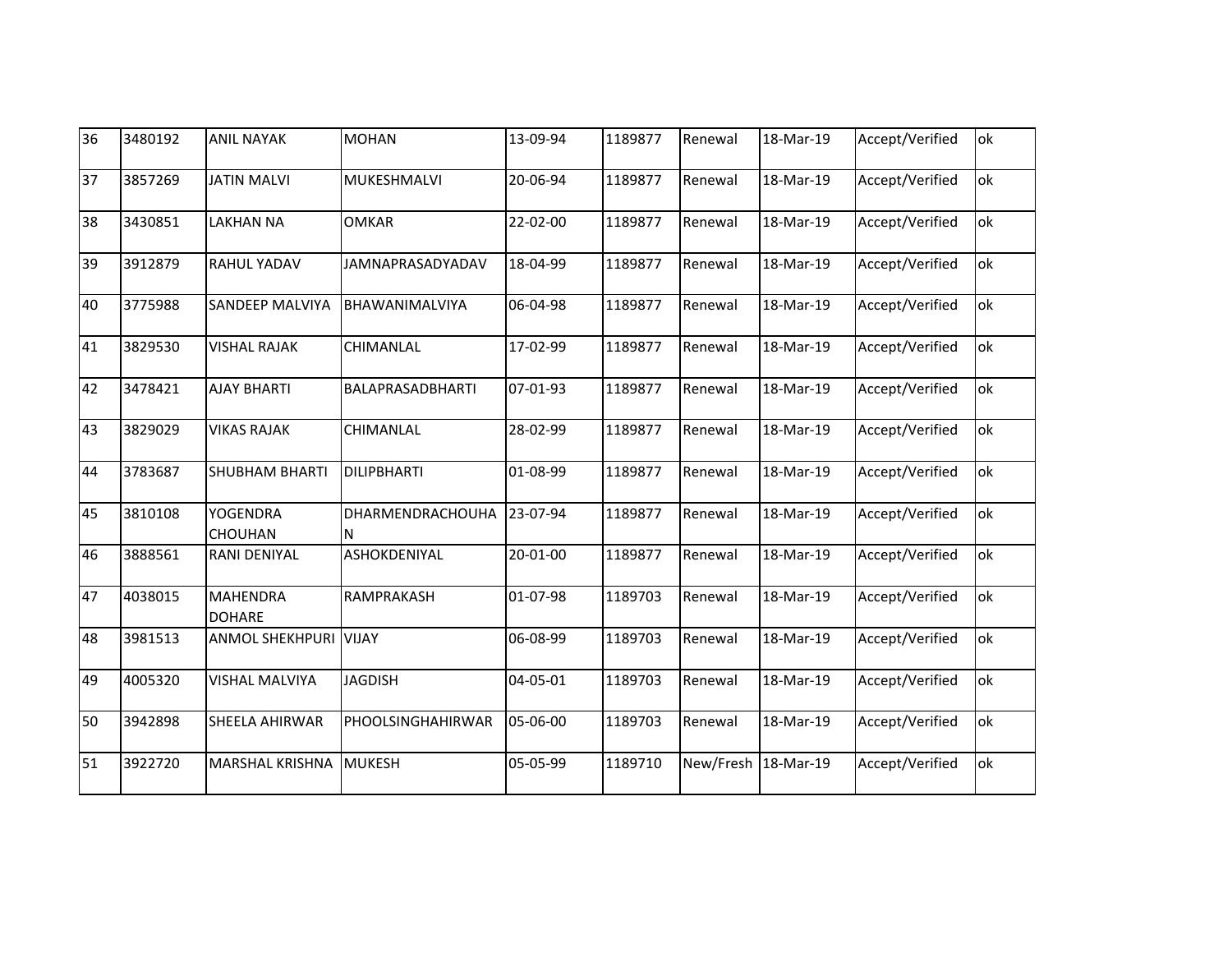| 52 | 3924768 | <b>RAVI BISORIYA</b>                 | <b>AJAY</b>             | 10-03-00 | 1189710 | New/Fresh 18-Mar-19 |           | Accept/Verified | ok |
|----|---------|--------------------------------------|-------------------------|----------|---------|---------------------|-----------|-----------------|----|
| 53 | 3930978 | <b>GOLU AHIRWAR</b>                  | RAMGOPAL                | 28-06-01 | 1189710 | New/Fresh 18-Mar-19 |           | Accept/Verified | ok |
| 54 | 3970136 | <b>SUSHIL MALVIYA</b>                | VIKRAMSINGH             | 05-06-00 | 1189710 | New/Fresh 18-Mar-19 |           | Accept/Verified | ok |
| 55 | 4053412 | <b>NISHANK SINGH</b>                 | <b>SURESH</b>           | 08-05-98 | 1189710 | New/Fresh 18-Mar-19 |           | Accept/Verified | ok |
| 56 | 4047546 | <b>HARI PRASAD</b><br>PRAJAPATI      | <b>SITARAMPRAJAPATI</b> | 08-02-00 | 1189710 | New/Fresh 18-Mar-19 |           | Accept/Verified | ok |
| 57 | 4129560 | <b>AKASH KANADE</b>                  | PRAKASHKANADE           | 07-02-99 | 1189710 | New/Fresh           | 18-Mar-19 | Accept/Verified | ok |
| 58 | 3953402 | <b>PRAGATI EKHARE</b>                | ANILEKHARE              | 10-12-99 | 1189583 | New/Fresh 18-Mar-19 |           | Accept/Verified | ok |
| 59 | 3947556 | <b>KESHAV MANSURE</b>                | <b>SANTOSH</b>          | 15-06-99 | 1189583 | New/Fresh 18-Mar-19 |           | Accept/Verified | ok |
| 60 | 3958198 | <b>UMESH MANDRAI</b>                 | <b>DEVISINGH</b>        | 15-12-01 | 1189583 | New/Fresh           | 18-Mar-19 | Accept/Verified | ok |
| 61 | 3973608 | <b>VISHWADEEP</b><br><b>DAMODARE</b> | <b>SURESH</b>           | 04-01-95 | 1189583 | New/Fresh 18-Mar-19 |           | Accept/Verified | ok |
| 62 | 3910709 | <b>AJAY AHIRWAR</b>                  | <b>KHEMRAJ</b>          | 26-04-96 | 1189583 | New/Fresh 18-Mar-19 |           | Accept/Verified | ok |
| 63 | 3979571 | <b>BABU LAL SHIKARI</b>              | <b>HIRALAL</b>          | 17-12-92 | 1189583 | New/Fresh           | 18-Mar-19 | Accept/Verified | ok |
| 64 | 3917754 | PAWAN MALVIYA                        | <b>JAGDISHPRASAD</b>    | 12-10-98 | 1189583 | New/Fresh 18-Mar-19 |           | Accept/Verified | ok |
| 65 | 3969281 | <b>RAHUL AHIRWAR</b>                 | KISHANLALAHIRWAR        | 08-04-96 | 1189583 | New/Fresh           | 18-Mar-19 | Accept/Verified | ok |
| 66 | 3873324 | <b>HARSH NIMORE</b>                  | KAILASHNIMORE           | 02-08-96 | 1189583 | New/Fresh           | 18-Mar-19 | Accept/Verified | ok |
| 67 | 3915034 | HIMANSHU<br><b>MESHRAM</b>           | SUDHAKARMESHRAM         | 20-12-95 | 1189583 | New/Fresh 18-Mar-19 |           | Accept/Verified | оk |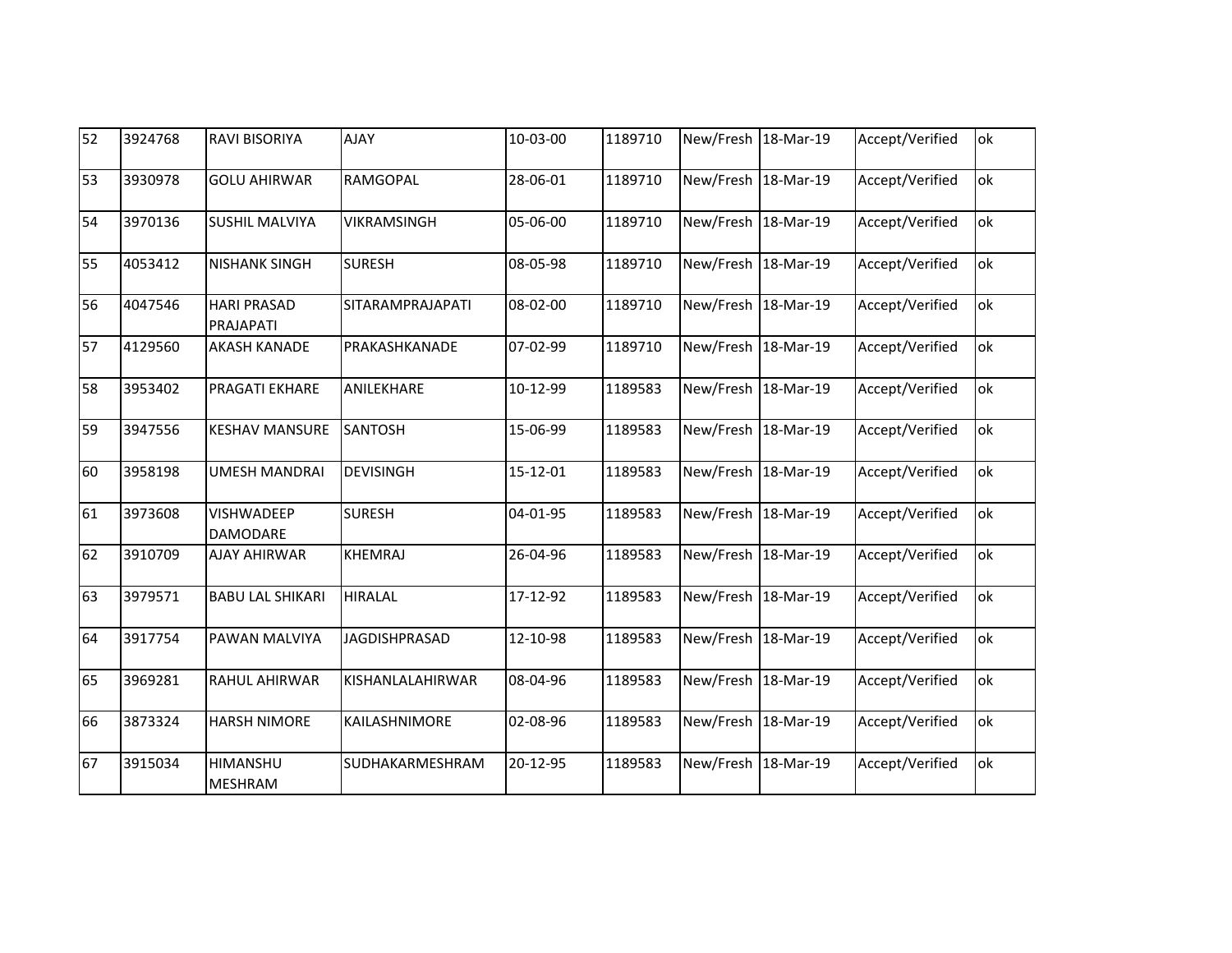| 68 | 3923096 | <b>ARVIND</b>                        | LAKHANLAL             | #REF!    | 1189583 | New/Fresh           | #REF!     | Accept/Verified | ok |
|----|---------|--------------------------------------|-----------------------|----------|---------|---------------------|-----------|-----------------|----|
| 69 | 3949831 | <b>SANJAY NA</b>                     | <b>DEVISINGH</b>      | #REF!    | 1189583 | New/Fresh #REF!     |           | Accept/Verified | ok |
| 70 | 3973650 | <b>SANJAY AHIRWAR</b>                | RAMESHCHANDRA         | #REF!    | 1189583 | New/Fresh #REF!     |           | Accept/Verified | ok |
| 71 | 3973968 | <b>KRISHAN PAL JATAV</b>             | <b>LALCHAND</b>       | #REF!    | 1189583 | New/Fresh #REF!     |           | Accept/Verified | ok |
| 72 | 4000505 | <b>AKASH AHIRWAR</b>                 | <b>MUNNALAL</b>       | 06-05-95 | 1189583 | New/Fresh           | 12-Apr-19 | Accept/Verified | ok |
| 73 | 4009519 | <b>SHUBHAM RAJ</b>                   | <b>CHANDRABHANRAJ</b> | 24-08-97 | 1189583 | New/Fresh 12-Apr-19 |           | Accept/Verified | ok |
| 74 | 3927213 | <b>ASHISH ROSIYA</b>                 | LAXMINARAYAN          | 29-04-99 | 1189472 | New/Fresh           | 12-Apr-19 | Accept/Verified | ok |
| 75 | 3888846 | <b>DILIP KUMAR</b><br><b>AHIRWAR</b> | <b>DEVISINGH</b>      | 05-07-98 | 1189472 | New/Fresh 12-Apr-19 |           | Accept/Verified | ok |
| 76 | 4111897 | <b>PREETESH</b><br><b>TAYWADE</b>    | <b>RAMESH</b>         | 16-09-97 | 1189472 | New/Fresh           | 12-Apr-19 | Accept/Verified | ok |
| 77 | 3951387 | <b>NIKITA NAGLE</b>                  | <b>GAURISHANKAR</b>   | 16-06-98 | 1189472 | New/Fresh 12-Apr-19 |           | Accept/Verified | ok |
| 78 | 3959303 | <b>KANCHANA</b><br><b>JHARABADE</b>  | PATIRAM               | 04-04-99 | 1189472 | New/Fresh           | 12-Apr-19 | Accept/Verified | ok |
| 79 | 3874244 | <b>SANDHYA DABI</b>                  | <b>MOHAN</b>          | 01-12-98 | 1189472 | New/Fresh 12-Apr-19 |           | Accept/Verified | ok |
| 80 | 4212825 | <b>RUPESH KUMAR</b><br><b>BUNKAR</b> | <b>MOHANLALBUNKAR</b> | 18-04-97 | 1189472 | New/Fresh           | 12-Apr-19 | Accept/Verified | ok |

|       | SAGAR INSTITUTE OF SCIENCE AND TECHNOLOGY, GANDHI NAGAR, BHOPAL |                     |                    |            |                 |                |                                    |                    |             |  |  |  |
|-------|-----------------------------------------------------------------|---------------------|--------------------|------------|-----------------|----------------|------------------------------------|--------------------|-------------|--|--|--|
|       | <b>Post Metric Scholarship for OBC</b>                          |                     |                    |            |                 |                |                                    |                    |             |  |  |  |
| S.No. | Application                                                     | <b>Student Name</b> | Father             | <b>DOB</b> | <b>Sanction</b> |                | <b>Application   Sanction Date</b> | <b>Action Type</b> | l Remarks l |  |  |  |
|       | <b>Number</b>                                                   |                     |                    |            | <b>Number</b>   | <b>Type</b>    |                                    |                    |             |  |  |  |
|       | 3982597                                                         | <b>ISUMIT</b>       | <b>JAWALPRASAD</b> | 26-07-00   | 1216708         | <b>Renewal</b> | 02-Mar-19                          | Accept/Verified    | ok          |  |  |  |
|       |                                                                 | <b>VISHWAKARMA</b>  |                    |            |                 |                |                                    |                    |             |  |  |  |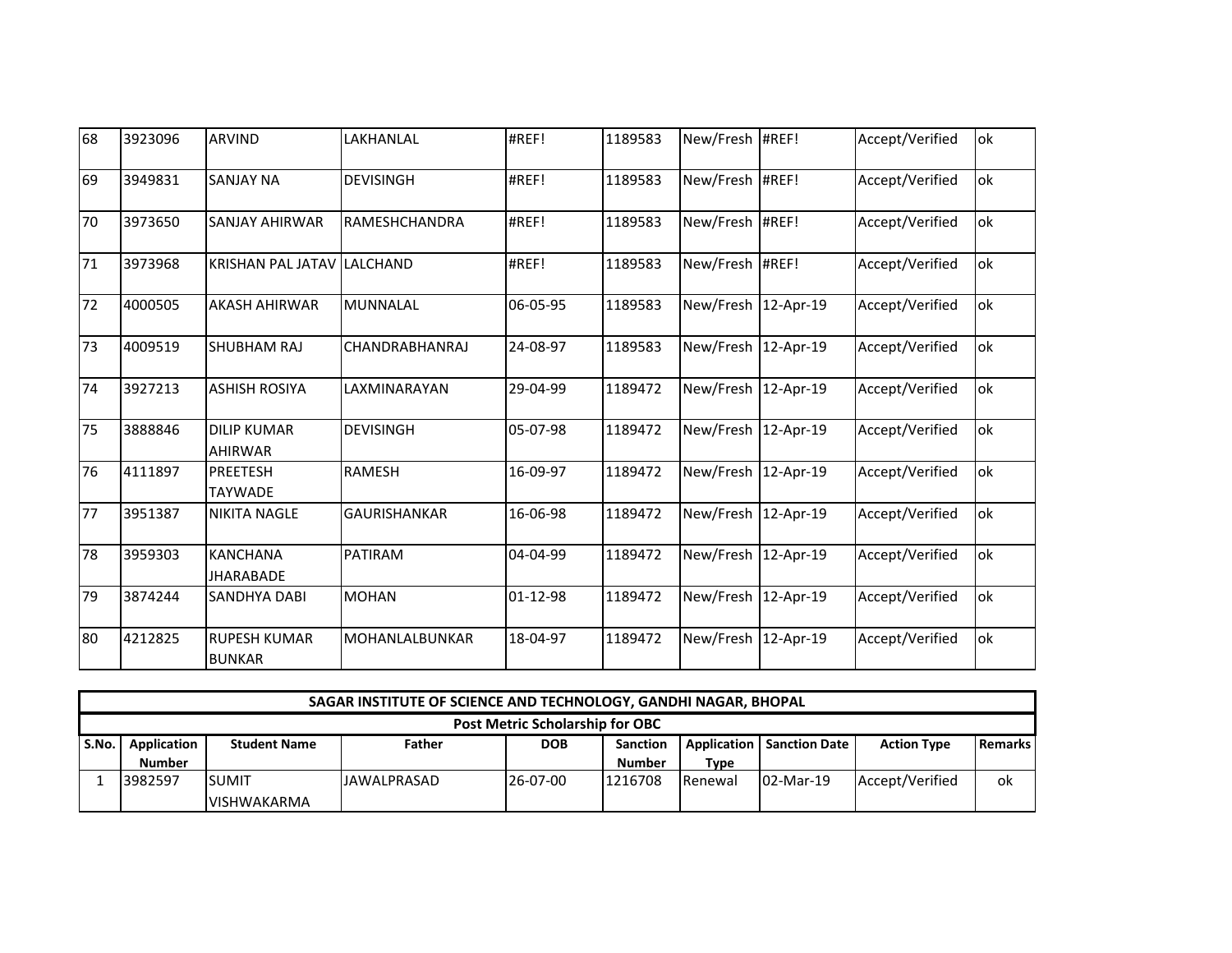| $\overline{2}$ | 3984858 | PRIYANKA MEENA                      | <b>LONAM</b>                       | 05-03-01 | 1216707 | New/Fresh 02-Mar-19 |           | Accept/Verified | ok |
|----------------|---------|-------------------------------------|------------------------------------|----------|---------|---------------------|-----------|-----------------|----|
| 3              | 4240149 | <b>SUNIL YADAV</b>                  | NARAYNSINGHYADAV                   | 01-01-00 | 1214757 | New/Fresh 02-Mar-19 |           | Accept/Verified | ok |
| 4              | 4014920 | YASH RAIKWAR                        | BHAJANRAIKWAR                      | 29-04-00 | 1214757 | New/Fresh 02-Mar-19 |           | Accept/Verified | ok |
| 5              | 4040665 | <b>NABEEL ULLAH</b><br><b>KHAN</b>  | <b>MOHDFEROZULLAH</b>              | 29-09-99 | 1214757 | New/Fresh           | 02-Mar-19 | Accept/Verified | ok |
| 6              | 4052517 | <b>ANKIT SISODIA</b>                | SANJAYSISODIA                      | 16-03-00 | 1214757 | New/Fresh           | 02-Mar-19 | Accept/Verified | ok |
| $\overline{7}$ | 4119569 | <b>ASIM AHMED</b><br><b>QURESHI</b> | NAFEESAHMEDQURESHI 01-07-99        |          | 1186311 | Renewal             | 02-Mar-19 | Accept/Verified | ok |
| 8              | 3884442 | <b>ADITYA SHIVHARE</b>              | ASHOKSHIVHARE                      | 28-02-99 | 1186077 | New/Fresh 02-Mar-19 |           | Accept/Verified | ok |
| 9              | 3984543 | <b>SUBHAM MEENA</b>                 | ANUPSINGHMEENA                     | 06-07-99 | 1186077 | New/Fresh           | 02-Mar-19 | Accept/Verified | ok |
| 10             | 3954699 | ANJALI YADAV                        | <b>VINOD</b>                       | 24-06-00 | 1186077 | New/Fresh           | 02-Mar-19 | Accept/Verified | ok |
| 11             | 3960779 | SACHIN MEWADAW RAMSINGH             |                                    | 26-01-01 | 1186077 | New/Fresh 02-Mar-19 |           | Accept/Verified | ok |
| 12             | 3979819 | POOJA<br>VISHWAKARMA                | VISHNUPRASADVISHWA<br><b>KARMA</b> | 10-07-01 | 1186077 | New/Fresh           | 02-Mar-19 | Accept/Verified | ok |
| 13             | 3932328 | <b>MUKESH</b><br><b>KUSHWAHA</b>    | <b>VIRBHAN</b>                     | 10-08-01 | 1186077 | New/Fresh 02-Mar-19 |           | Accept/Verified | ok |
| 14             | 3918091 | <b>MEENAKSHI NA</b>                 | <b>GANESHPRASAD</b>                | 09-07-00 | 1186077 | New/Fresh 02-Mar-19 |           | Accept/Verified | ok |
| 15             | 3928806 | <b>SHUBHAM BAIRAGI</b>              | <b>TULSIDASBAIRAGI</b>             | 05-08-00 | 1186077 | New/Fresh           | 02-Mar-19 | Accept/Verified | ok |
| 16             | 3922449 | <b>DEEPAK RAJPUT</b>                | BALAPRASADRAJPUT                   | 25-04-00 | 1186077 | New/Fresh           | 02-Mar-19 | Accept/Verified | ok |
| 17             | 3953162 | <b>SHUBHAM NA</b>                   | SHIVDEEN                           | 10-07-00 | 1186077 | New/Fresh           | 02-Mar-19 | Accept/Verified | ok |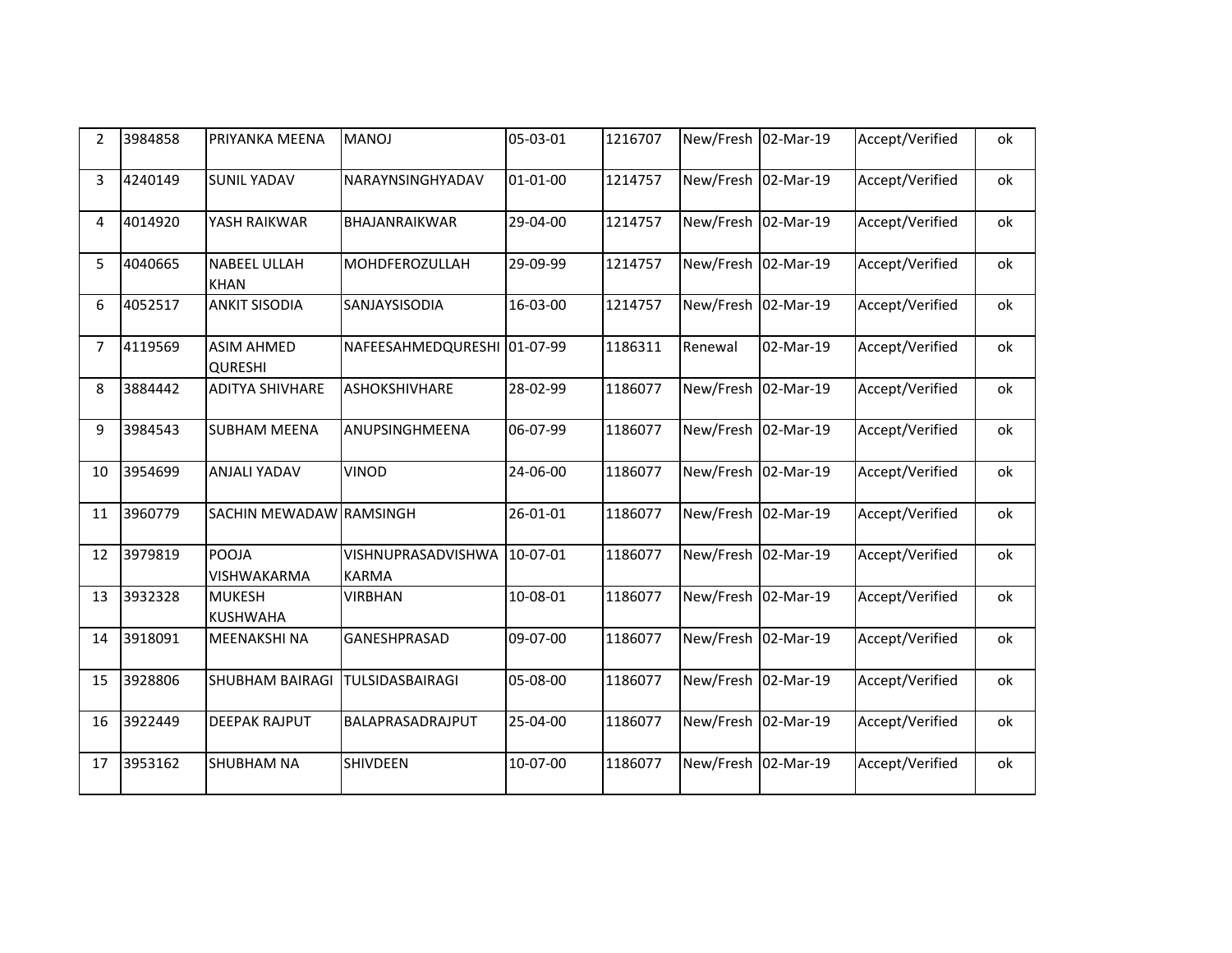| 18 | 4113374 | <b>FARHEEN KHAN</b>               | MOHDTEHSEEN           | 17-11-99 | 1186077 | New/Fresh 02-Mar-19 |           | Accept/Verified | ok |
|----|---------|-----------------------------------|-----------------------|----------|---------|---------------------|-----------|-----------------|----|
| 19 | 3966468 | <b>MOHD SAAD</b>                  | MOHDSALEEM            | 18-01-00 | 1186077 | New/Fresh           | 02-Mar-19 | Accept/Verified | ok |
| 20 | 4010235 | <b>SYED SALIK ALI</b>             | SYEDRASHIDALI         | 21-03-01 | 1186077 | New/Fresh           | 02-Mar-19 | Accept/Verified | ok |
| 21 | 3982291 | <b>MANMOHAN</b><br><b>RAIKWAR</b> | OMPRAKASHRAIKWAR      | 06-07-00 | 1186077 | New/Fresh 02-Mar-19 |           | Accept/Verified | ok |
| 22 | 4054385 | <b>SYED MOHD RIZVI</b>            | <b>SYEDZAFARRIZVI</b> | 10-08-00 | 1186077 | New/Fresh           | 02-Mar-19 | Accept/Verified | ok |
| 23 | 3946052 | <b>NIKITA RATHORE</b>             | ASHOKRATHORE          | 20-08-02 | 1186077 | New/Fresh           | 02-Mar-19 | Accept/Verified | ok |
| 24 | 4107708 | <b>KASHIF MOHD</b><br><b>KHAN</b> | MAJIDMOHDKHAN         | 03-05-98 | 1186077 | New/Fresh 02-Mar-19 |           | Accept/Verified | ok |
| 25 | 4114352 | <b>MOHD YASIR KHAN</b>            | LAIQUEKHAN            | 07-08-00 | 1186077 | New/Fresh           | 02-Mar-19 | Accept/Verified | ok |
| 26 | 3953704 | <b>RAJSHREE PATIDAR</b>           | KAMLESHPATIDAR        | 01-02-99 | 1186077 | New/Fresh           | 02-Mar-19 | Accept/Verified | ok |
| 27 | 4001953 | <b>HEMNAT SINGH JAT MUKESH</b>    |                       | 15-08-01 | 1186077 | New/Fresh 02-Mar-19 |           | Accept/Verified | ok |
| 28 | 3873594 | <b>GOURAV SONI</b>                | <b>RAJKUMAR</b>       | 16-10-99 | 1186077 | New/Fresh           | 02-Mar-19 | Accept/Verified | ok |
| 29 | 3887075 | <b>PARVEZ KHAN</b>                | ALLADEENKHAN          | 15-12-99 | 1186077 | New/Fresh           | 02-Mar-19 | Accept/Verified | ok |
| 30 | 3966548 | <b>SHIVAM SONI</b>                | <b>SURESH</b>         | 11-08-00 | 1186077 | New/Fresh 02-Mar-19 |           | Accept/Verified | ok |
| 31 | 4020244 | <b>GAURAV DANGI</b>               | RAMESHWARDANGI        | 17-07-00 | 1186077 | New/Fresh           | 02-Mar-19 | Accept/Verified | ok |
| 32 | 4023829 | <b>NAVED AKHTAR</b>               | SAJIDAKHTAR           | 10-11-99 | 1186077 | New/Fresh           | 02-Mar-19 | Accept/Verified | ok |
| 33 | 4025491 | <b>ASHUTOSH SAHU</b>              | ASHOKKUMARSAHU        | 20-01-01 | 1186077 | New/Fresh 02-Mar-19 |           | Accept/Verified | ok |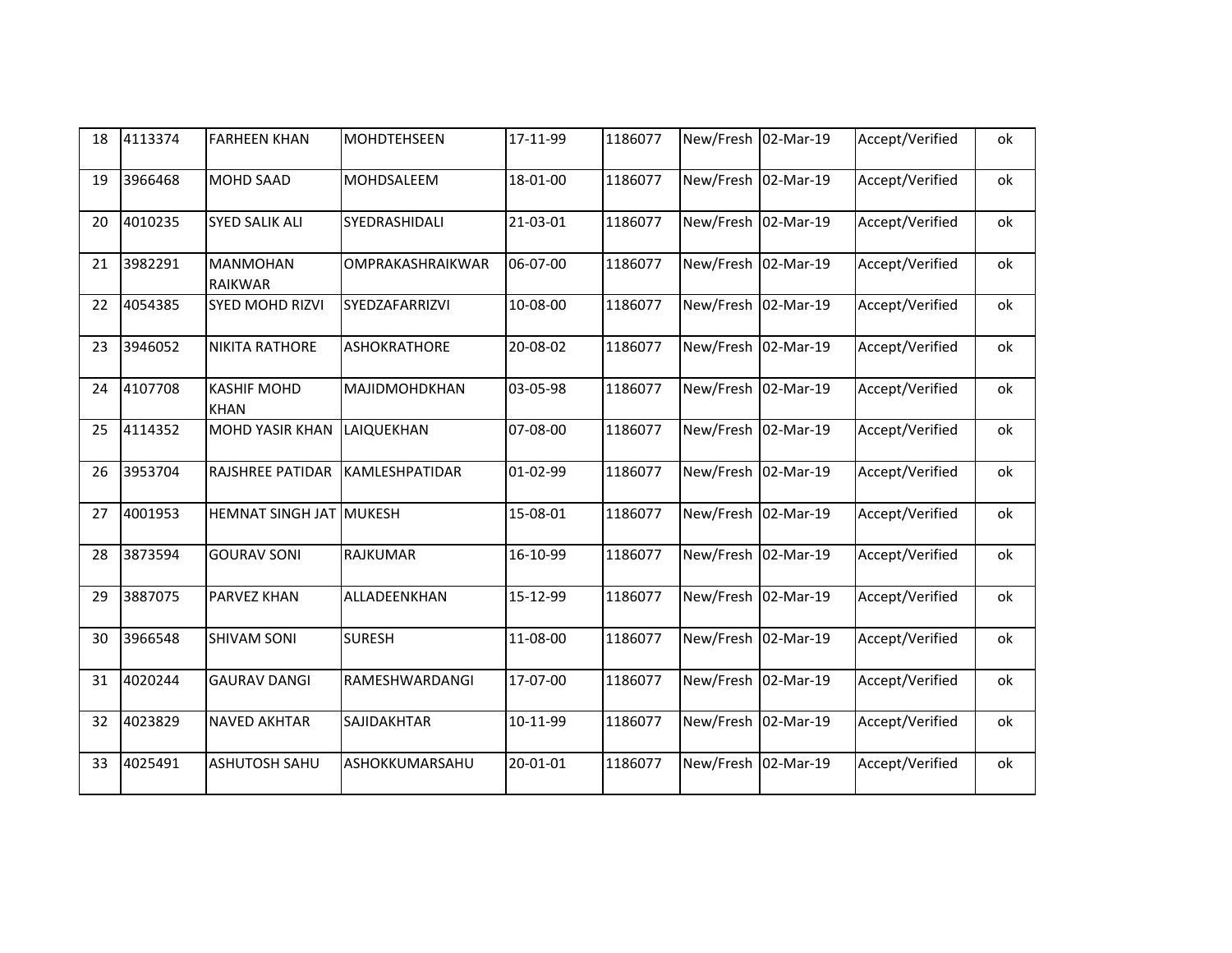| 34 | 4020984 | <b>PRADEEP MEENA</b>                          | LALKISHANMEENA                   | 05-07-00 | 1186077 | New/Fresh 02-Mar-19 |           | Accept/Verified | оk |
|----|---------|-----------------------------------------------|----------------------------------|----------|---------|---------------------|-----------|-----------------|----|
| 35 | 3944533 | <b>RITU GOUR</b>                              | SHYAMLALGOUR                     | 16-09-99 | 1186077 | New/Fresh 02-Mar-19 |           | Accept/Verified | ok |
| 36 | 3900138 | <b>SHUBHAM KUMAR</b><br><b>GUPTA</b>          | <b>SANJAYKUMARGUPTA</b>          | 16-06-97 | 1186077 | New/Fresh           | 02-Mar-19 | Accept/Verified | ok |
| 37 | 4082540 | <b>AMIT</b><br>VISHWAKARMA                    | RAJESHVISHWAKARMA                | 26-08-99 | 1186077 | New/Fresh 02-Mar-19 |           | Accept/Verified | ok |
| 38 | 3928859 | <b>RAVI SAHU</b>                              | MAHENDRASAHU                     | 12-03-00 | 1186077 | New/Fresh           | 02-Mar-19 | Accept/Verified | оk |
| 39 | 3973037 | <b>MANISH PATIDAR</b>                         | <b>MAKHANPATIDAR</b>             | 25-05-98 | 1186077 | New/Fresh 02-Mar-19 |           | Accept/Verified | оk |
| 40 | 3845808 | <b>NARESH KUMAR</b>                           | VISHRAMSINGH                     | 01-03-96 | 1186077 | New/Fresh           | 02-Mar-19 | Accept/Verified | оk |
| 41 | 3979427 | ANAMIKA RAJPUT                                | <b>BLRAJPUT</b>                  | 13-02-96 | 1186077 | New/Fresh 02-Mar-19 |           | Accept/Verified | ok |
| 42 | 3848453 | <b>DEVENDRA GOUR</b>                          | <b>RAMGOPAL</b>                  | 01-10-95 | 1186077 | New/Fresh           | 02-Mar-19 | Accept/Verified | оk |
| 43 | 3888634 | <b>RAMAN MEENA</b>                            | DIWANMEENA                       | 06-06-95 | 1186077 | New/Fresh           | 02-Mar-19 | Accept/Verified | ok |
| 44 | 3920952 | <b>ABHISHEK</b><br>VISHWAKARMA                | CHOTELALVISHWAKARM 21-01-96<br>A |          | 1186077 | New/Fresh           | 02-Mar-19 | Accept/Verified | ok |
| 45 | 3978940 | LAVKESH<br><b>WAMANRAO</b><br><b>DESHMUKH</b> | <b>WAMANRAO</b>                  | 14-05-93 | 1186077 | New/Fresh 02-Mar-19 |           | Accept/Verified | ok |
| 46 | 3908174 | <b>SACHIN THAKUR</b>                          | RAJKUMARTHAKUR                   | 22-07-95 | 1186077 | New/Fresh 02-Mar-19 |           | Accept/Verified | ok |
| 47 | 4007861 | <b>SHIVAM SONI</b>                            | <b>MOHANSONI</b>                 | 29-04-96 | 1186077 | New/Fresh           | 02-Mar-19 | Accept/Verified | оk |
| 48 | 3915577 | <b>MOHIT KUSHWAHA</b>                         | BRIJKISHOREKUSHWAHA 15-07-97     |          | 1186077 | New/Fresh 02-Mar-19 |           | Accept/Verified | оk |
| 49 | 3945724 | <b>KUNAL</b><br>VISHWAKARMA                   | DEVENDRAVISHWAKAR<br>MA          | 10-09-97 | 1186077 | New/Fresh           | 02-Mar-19 | Accept/Verified | ok |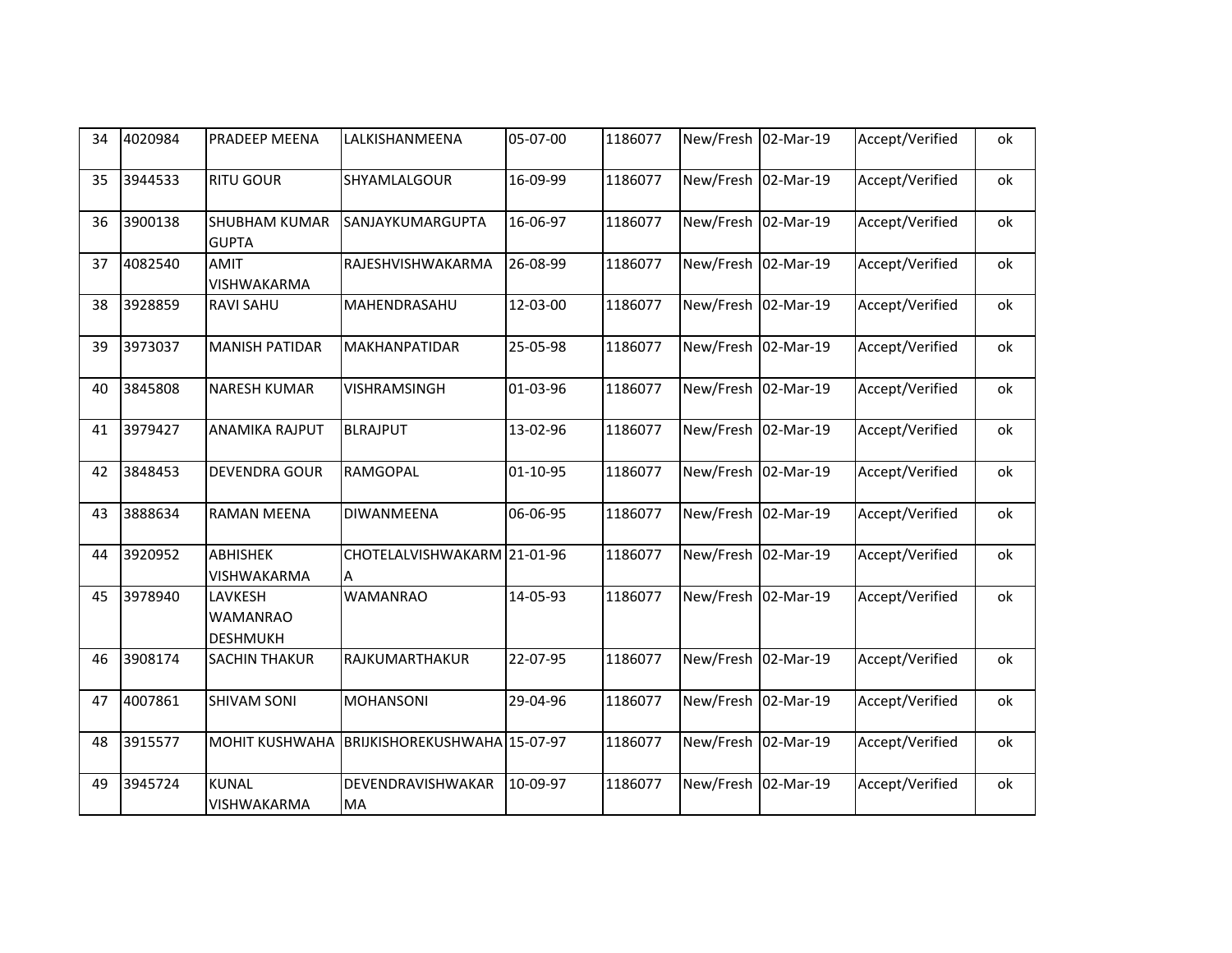| 50 | 3951195 | <b>VIKAS MEWADA</b>                    | OMPRAKASHMEWADA                  | 02-03-97 | 1186077 | New/Fresh 02-Mar-19 |           | Accept/Verified | ok |
|----|---------|----------------------------------------|----------------------------------|----------|---------|---------------------|-----------|-----------------|----|
| 51 | 3858628 | <b>SUMIT MALVIYA</b>                   | DHANRAJMALVIYA                   | 09-04-97 | 1186077 | New/Fresh           | 02-Mar-19 | Accept/Verified | ok |
| 52 | 3855879 | <b>SUMIT YADAV</b>                     | MUNNALAL                         | 09-11-96 | 1186077 | New/Fresh           | 02-Mar-19 | Accept/Verified | ok |
| 53 | 4024492 | <b>SOURABH SISODIA</b>                 | MUKESH SISODIA                   | 19-10-95 | 1186077 | New/Fresh 02-Mar-19 |           | Accept/Verified | ok |
| 54 | 4010549 | <b>KUNAL SAHU</b>                      | <b>MADAN</b>                     | 03-11-96 | 1186077 | New/Fresh           | 02-Mar-19 | Accept/Verified | ok |
| 55 | 3969051 | <b>MOHAMMED</b><br><b>AWAIS QUADRI</b> | MOHAMMEDMUSTUFA<br><b>QUADRI</b> | 19-09-97 | 1186077 | New/Fresh           | 02-Mar-19 | Accept/Verified | ok |
| 56 | 3845016 | <b>MANSI SAHU</b>                      | SHELENDRASAHU                    | 02-07-97 | 1186077 | New/Fresh 02-Mar-19 |           | Accept/Verified | ok |
| 57 | 3872385 | <b>HONEY PAWAR</b>                     | <b>ANOOPPAWAR</b>                | 12-03-97 | 1186077 | New/Fresh           | 02-Mar-19 | Accept/Verified | ok |
| 58 | 3914986 | <b>ANKIT SINGH</b>                     | <b>BHERUSINGH</b>                | 25-02-98 | 1186077 | New/Fresh           | 02-Mar-19 | Accept/Verified | ok |
| 59 | 3889581 | <b>MUSKAN VERMA</b>                    | MUKESHVERMA                      | 09-02-95 | 1186077 | New/Fresh 02-Mar-19 |           | Accept/Verified | ok |
| 60 | 3891261 | <b>MUKUL MEENA</b>                     | KAMLESHMEENA                     | 24-03-96 | 1186077 | New/Fresh           | 02-Mar-19 | Accept/Verified | ok |
| 61 | 3906037 | <b>NEERAJ MEWADA</b>                   | <b>MORSINGH</b>                  | 25-02-90 | 1186077 | New/Fresh           | 01-Mar-19 | Accept/Verified | ok |
| 62 | 3901031 | <b>TUSHAR PRAJAPATI</b>                | VINODPRAJAPATI                   | 14-11-96 | 1186077 | New/Fresh 01-Mar-19 |           | Accept/Verified | ok |
| 63 | 3872873 | <b>ASHUTOSH SONI</b>                   | RAJKUMARSONI                     | 26-09-96 | 1186077 | New/Fresh           | 01-Mar-19 | Accept/Verified | ok |
| 64 | 3908738 | <b>VINAY PATEL</b>                     | LAKHANSINGHPATEL                 | 12-07-98 | 1186077 | New/Fresh           | 01-Mar-19 | Accept/Verified | ok |
| 65 | 3905211 | VAIBHAV<br><b>CHOUKSEY</b>             | SHIVNARAYANCHOUKSE 04-10-96<br>Y |          | 1186077 | New/Fresh 01-Mar-19 |           | Accept/Verified | ok |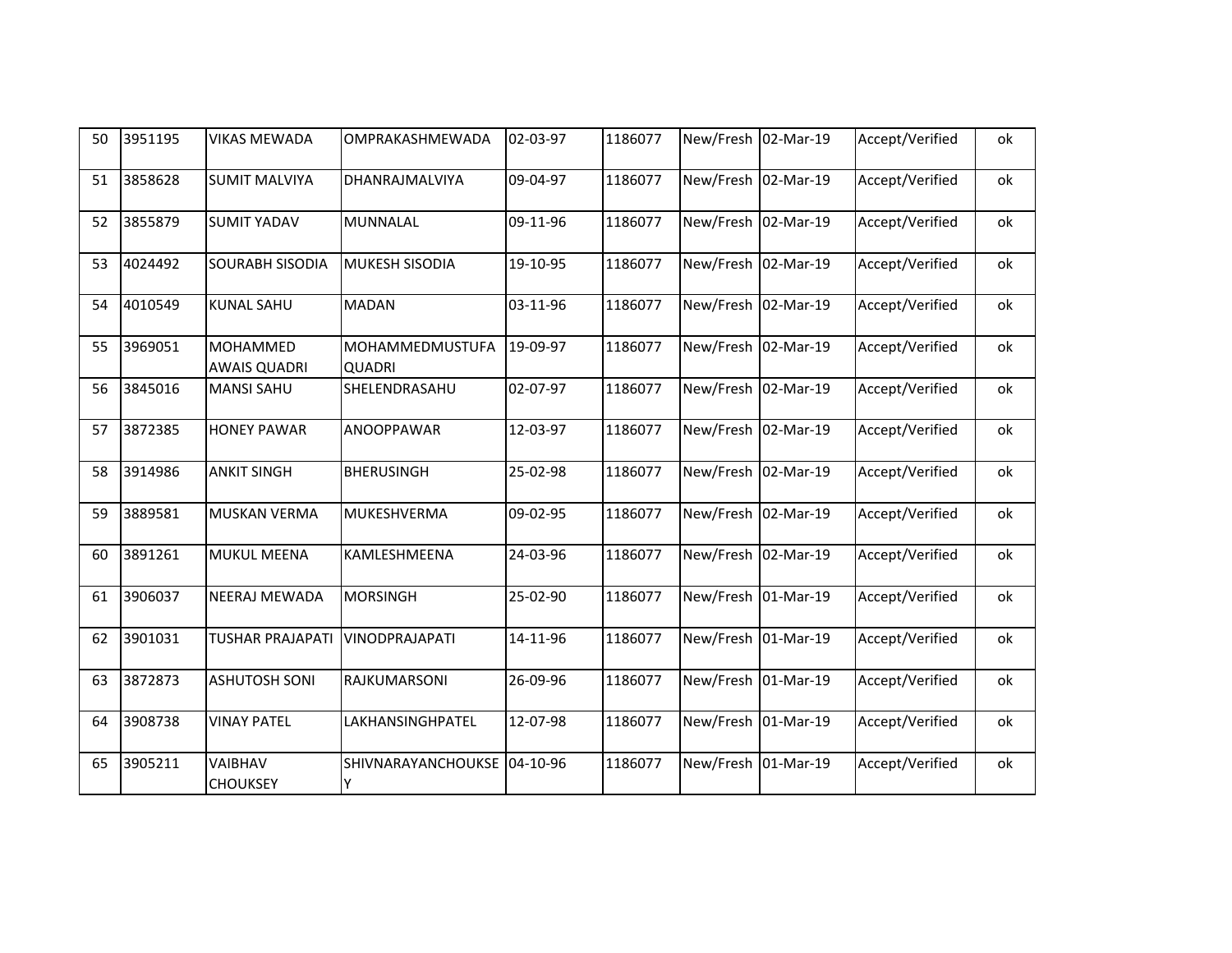| 66 | 3984545 | <b>MANISH NA</b>                     | <b>RAJESH</b>                  | 18-07-97 | 1186077 | New/Fresh 02-Jan-19 |           | Accept/Verified | ok |
|----|---------|--------------------------------------|--------------------------------|----------|---------|---------------------|-----------|-----------------|----|
| 67 | 3915182 | <b>ROHIT PAWAR</b>                   | AMARLAL                        | 16-10-98 | 1186077 | New/Fresh 02-Jan-19 |           | Accept/Verified | ok |
| 68 | 3915161 | <b>RITIK RATHORE</b>                 | <b>BRIJMOHANRATHORE</b>        | 18-12-97 | 1186077 | New/Fresh 02-Jan-19 |           | Accept/Verified | ok |
| 69 | 3921238 | <b>SHAILENDRA NA</b>                 | <b>NANDKISHOR</b>              | 01-01-96 | 1186077 | New/Fresh           | 02-Jan-19 | Accept/Verified | ok |
| 70 | 3915648 | <b>SHIVAM MALVIYA</b>                | <b>GULABCHAND</b>              | 11-05-95 | 1186077 | New/Fresh           | 02-Jan-19 | Accept/Verified | ok |
| 71 | 3927116 | <b>SUDHARSHAN</b><br><b>RAKHONDE</b> | SANTOSH                        | 20-03-95 | 1186077 | New/Fresh 02-Jan-19 |           | Accept/Verified | ok |
| 72 | 4075371 | <b>AREEB KHAN</b>                    | <b>AMEENKHAN</b>               | 17-10-98 | 1186077 | New/Fresh           | 02-Jan-19 | Accept/Verified | ok |
| 73 | 3924467 | <b>RAHUL MALI</b>                    | RAMNARAYANMALI                 | 03-10-96 | 1186077 | New/Fresh           | 02-Jan-19 | Accept/Verified | ok |
| 74 | 3921127 | <b>NIKESH VARMA</b>                  | <b>NARESH</b>                  | 22-08-96 | 1186077 | New/Fresh           | 02-Jan-19 | Accept/Verified | ok |
| 75 | 3924975 | <b>RAJNEESH</b><br><b>KUSHWAHA</b>   | CHANDRIKA                      | 02-04-95 | 1186077 | New/Fresh 02-Jan-19 |           | Accept/Verified | ok |
| 76 | 3928303 | YASHWANT<br><b>NINGWAL</b>           | <b>BALWANT</b>                 | 02-09-96 | 1186077 | New/Fresh           | 02-Jan-19 | Accept/Verified | ok |
| 77 | 3926871 | <b>BHAVAY SEN</b>                    | VISHNUSEN                      | 04-07-97 | 1186077 | New/Fresh           | 02-Jan-19 | Accept/Verified | ok |
| 78 | 3938795 | <b>SHWETA RATHORE</b>                | RADHEYSHAYAMRATHO<br><b>RE</b> | 15-07-97 | 1186077 | New/Fresh 02-Jan-19 |           | Accept/Verified | ok |
| 79 | 3939139 | <b>SHUBHAM SEN</b>                   | SHIVKUMARSEN                   | 17-03-96 | 1186077 | New/Fresh           | 02-Jan-19 | Accept/Verified | ok |
| 80 | 3945490 | <b>RAVI MALI</b>                     | MATTULALMALI                   | 09-03-98 | 1186077 | New/Fresh           | 02-Jan-19 | Accept/Verified | ok |
| 81 | 3945362 | <b>ARTI</b><br>VISHWAKARMA           | VIKRAMVISHWAKARMA              | 31-07-97 | 1186077 | New/Fresh 02-Jan-19 |           | Accept/Verified | ok |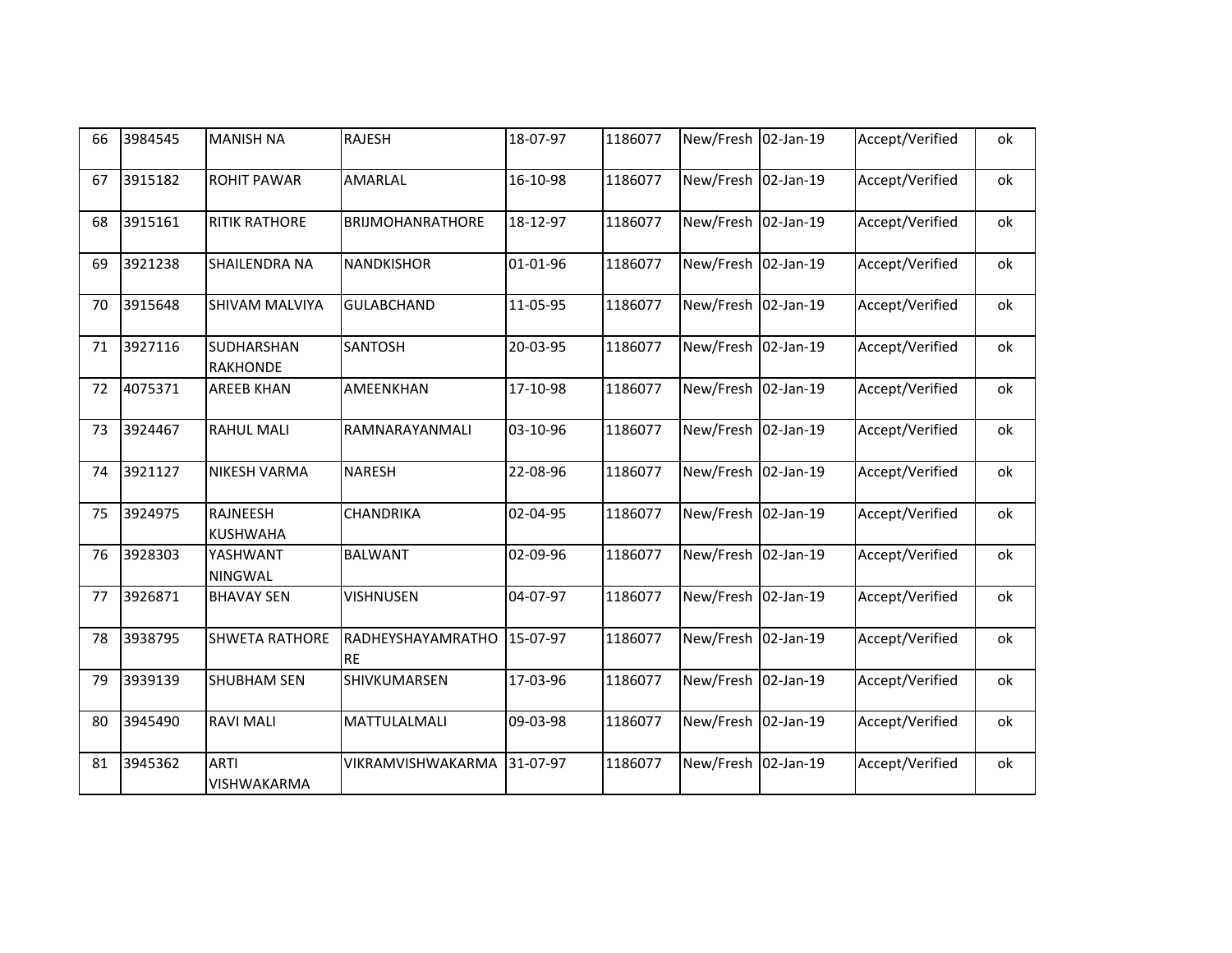| 82 | 4008675 | <b>ROHIT KUMAR</b><br><b>LODHI</b>   | <b>HIMMATSINGH</b>                       | 08-06-96 | 1186077 | New/Fresh 02-Jan-19 |           | Accept/Verified | ok |
|----|---------|--------------------------------------|------------------------------------------|----------|---------|---------------------|-----------|-----------------|----|
| 83 | 3948520 | <b>VAIBHAV LOVANSHI JAGDISH</b>      |                                          | 15-08-97 | 1186077 | New/Fresh 02-Jan-19 |           | Accept/Verified | ok |
| 84 | 3951439 | <b>SANJAY PANWAR</b>                 | <b>MOURSINGH</b>                         | 27-09-97 | 1186077 | New/Fresh 02-Jan-19 |           | Accept/Verified | ok |
| 85 | 3952379 |                                      | SACHIN KUSHWAHA PREMNARAYANKUSHW<br>AHA  | 08-09-98 | 1186077 | New/Fresh           | 02-Jan-19 | Accept/Verified | ok |
| 86 | 3953159 | <b>VISHAL</b><br>VISHWAKARMA         | BHAGWANSINGH                             | 25-03-98 | 1186077 | New/Fresh           | 02-Jan-19 | Accept/Verified | ok |
| 87 | 3955888 | PAVAN SONI                           | <b>VISHNUSONI</b>                        | 17-12-96 | 1186077 | New/Fresh 02-Jan-19 |           | Accept/Verified | ok |
| 88 | 3959491 | <b>NEHA</b><br>VISHWAKARAMA          | KHUSHILALVISHWAKAR<br><b>MA</b>          | 12-08-95 | 1186077 | New/Fresh 02-Jan-19 |           | Accept/Verified | ok |
| 89 | 3960524 | <b>DILIP SAHU</b>                    | RAMCHARANSAHU                            | 27-11-98 | 1186077 | New/Fresh           | 02-Jan-19 | Accept/Verified | ok |
| 90 | 3961070 | <b>LALLU SINGH</b><br><b>KUSHWAH</b> | AMANTRISINGH                             | 05-01-98 | 1186077 | New/Fresh           | 02-Jan-19 | Accept/Verified | ok |
| 91 | 3964787 | <b>SUNIL KHOJA</b>                   | <b>KAILASH</b>                           | 11-03-97 | 1186077 | New/Fresh 02-Jan-19 |           | Accept/Verified | ok |
| 92 | 3966464 | PUSHPARAJ<br><b>KUSHWAHA</b>         | SUMANTKUSHWAHA                           | 27-11-98 | 1186077 | New/Fresh           | 02-Jan-19 | Accept/Verified | ok |
| 93 | 3968366 | <b>SANDEEP NA</b>                    | SURYAPAL                                 | 06-07-97 | 1186077 | New/Fresh 02-Jan-19 |           | Accept/Verified | ok |
| 94 | 3973123 | <b>MONIKA JOSHI</b>                  | RAMBHAROSE                               | 12-07-96 | 1186077 | New/Fresh 02-Jan-19 |           | Accept/Verified | ok |
| 95 | 3985252 | <b>NILESH</b><br><b>CHOURASIYA</b>   | DHARMENDRACHOURAS 19-09-99<br><b>IYA</b> |          | 1186077 | New/Fresh           | 02-Jan-19 | Accept/Verified | ok |
| 96 | 3994062 | <b>SHAIKH SAMEER</b>                 | SALIM                                    | 10-07-98 | 1186077 | New/Fresh 02-Jan-19 |           | Accept/Verified | ok |
| 97 | 3974068 | PIYUSH GAMI                          | ASHOKGAMI                                | 08-03-97 | 1186077 | New/Fresh 02-Jan-19 |           | Accept/Verified | ok |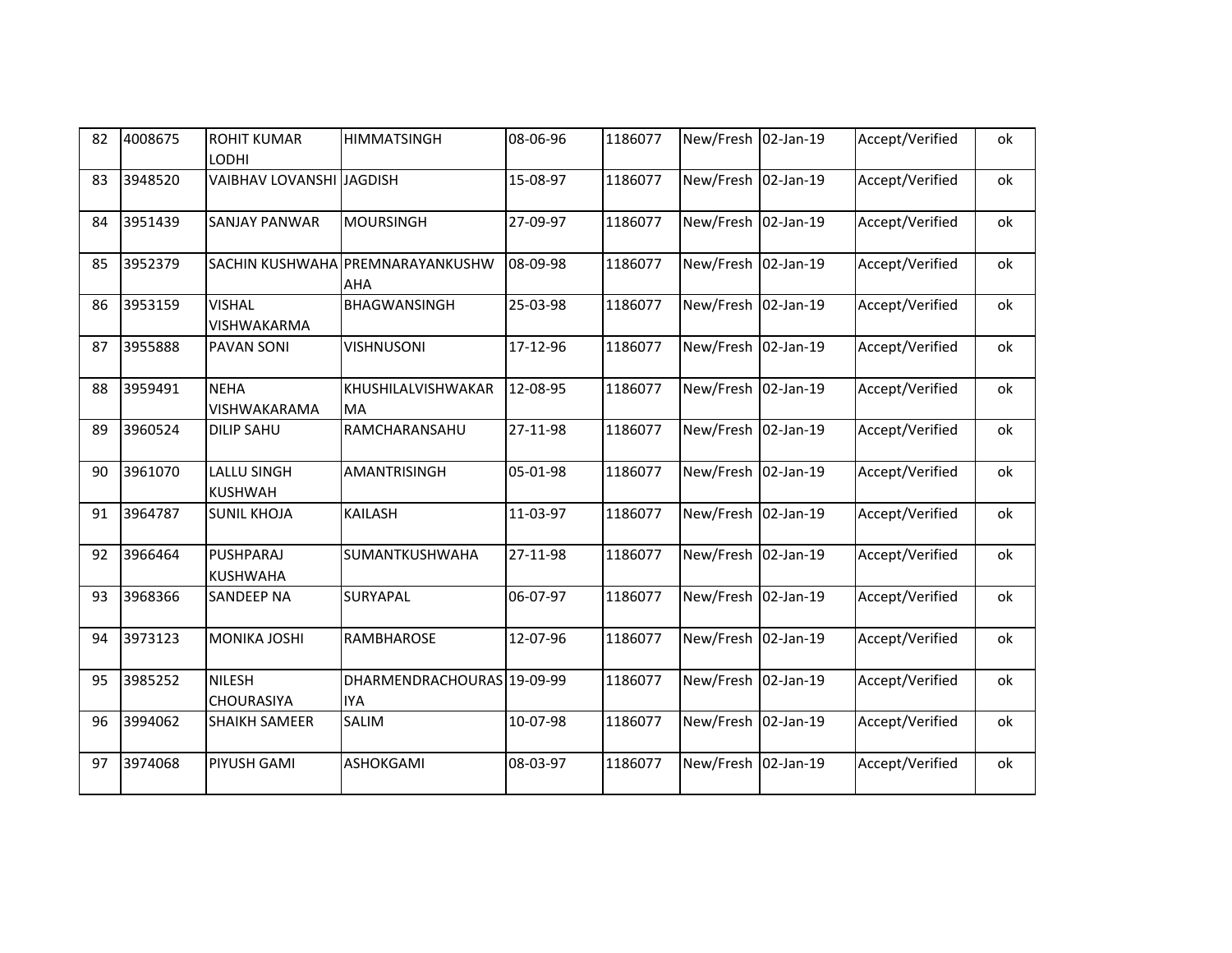| 98  | 3973467 | <b>ASHWINI</b><br><b>CHOUDHARY</b>  | <b>PRAMODCHOUDHARY</b>                  | 12-08-96 | 1186077 | New/Fresh 02-Jan-19 |           | Accept/Verified | ok |
|-----|---------|-------------------------------------|-----------------------------------------|----------|---------|---------------------|-----------|-----------------|----|
| 99  | 3973131 | <b>SURAJ SAHU</b>                   | <b>SUNIL SAHU</b>                       | 01-10-98 | 1186077 | New/Fresh           | 02-Jan-19 | Accept/Verified | ok |
| 100 | 3991006 | <b>RITIK</b>                        | DALCHAND                                | 13-03-97 | 1186077 | New/Fresh 02-Jan-19 |           | Accept/Verified | ok |
| 101 | 3986051 |                                     | GAGAN KUSHWAHA LAXMINARAYANKUSHW<br>AHA | 16-11-98 | 1186077 | New/Fresh 02-Jan-19 |           | Accept/Verified | ok |
| 102 | 3991484 | VIJENDRA MEWADA DINESHMEWADA        |                                         | 15-07-96 | 1186077 | New/Fresh           | 02-Jan-19 | Accept/Verified | ok |
| 103 | 3986459 | <b>HEMANT</b><br><b>VISHWAKARMA</b> | RAJENDRAVISHWAKAR<br><b>MA</b>          | 10-01-98 | 1186077 | New/Fresh           | 02-Jan-19 | Accept/Verified | ok |
| 104 | 3998859 | <b>ANMOL MEWADA</b>                 | RADHESHYAMMEWADA                        | 25-10-98 | 1186077 | New/Fresh 02-Jan-19 |           | Accept/Verified | ok |
| 105 | 3999038 | <b>AANAND DHAKAR</b>                | RAJESHDHAKAR                            | 01-09-95 | 1186077 | New/Fresh           | 02-Jan-19 | Accept/Verified | ok |
| 106 | 3998582 | <b>HEMANT DANGI</b>                 | KESHARSINGH                             | 14-02-97 | 1186077 | New/Fresh           | 02-Jan-19 | Accept/Verified | ok |
| 107 | 3999045 | <b>SOURABH KIRAR</b>                | <b>GULABSINGH</b>                       | 02-02-96 | 1186077 | New/Fresh 02-Jan-19 |           | Accept/Verified | ok |
| 108 | 4000781 | <b>DURWANKUR</b><br><b>SHINDE</b>   | PRAKASH                                 | 22-07-96 | 1186077 | New/Fresh           | 02-Jan-19 | Accept/Verified | ok |
| 109 | 4004886 | <b>GOVIND JAT</b>                   | KRISHNAPALJAT                           | 21-01-98 | 1186077 | New/Fresh           | 02-Jan-19 | Accept/Verified | ok |
| 110 | 3993049 | <b>NAVED KHAN</b>                   | RASHIDKHAN                              | 15-07-98 | 1186077 | New/Fresh 02-Jan-19 |           | Accept/Verified | ok |
| 111 | 4005344 | <b>AMAY YADAV</b>                   | SANTOSHYADAV                            | 08-01-95 | 1186077 | New/Fresh           | 02-Jan-19 | Accept/Verified | ok |
| 112 | 4006538 | <b>ARUN LODHI</b>                   | KALYANSINGH                             | 16-04-96 | 1186077 | New/Fresh           | 02-Jan-19 | Accept/Verified | ok |
| 113 | 4007490 | YASH PAWAR                          | <b>SURESH</b>                           | 15-07-98 | 1186077 | New/Fresh 02-Jan-19 |           | Accept/Verified | ok |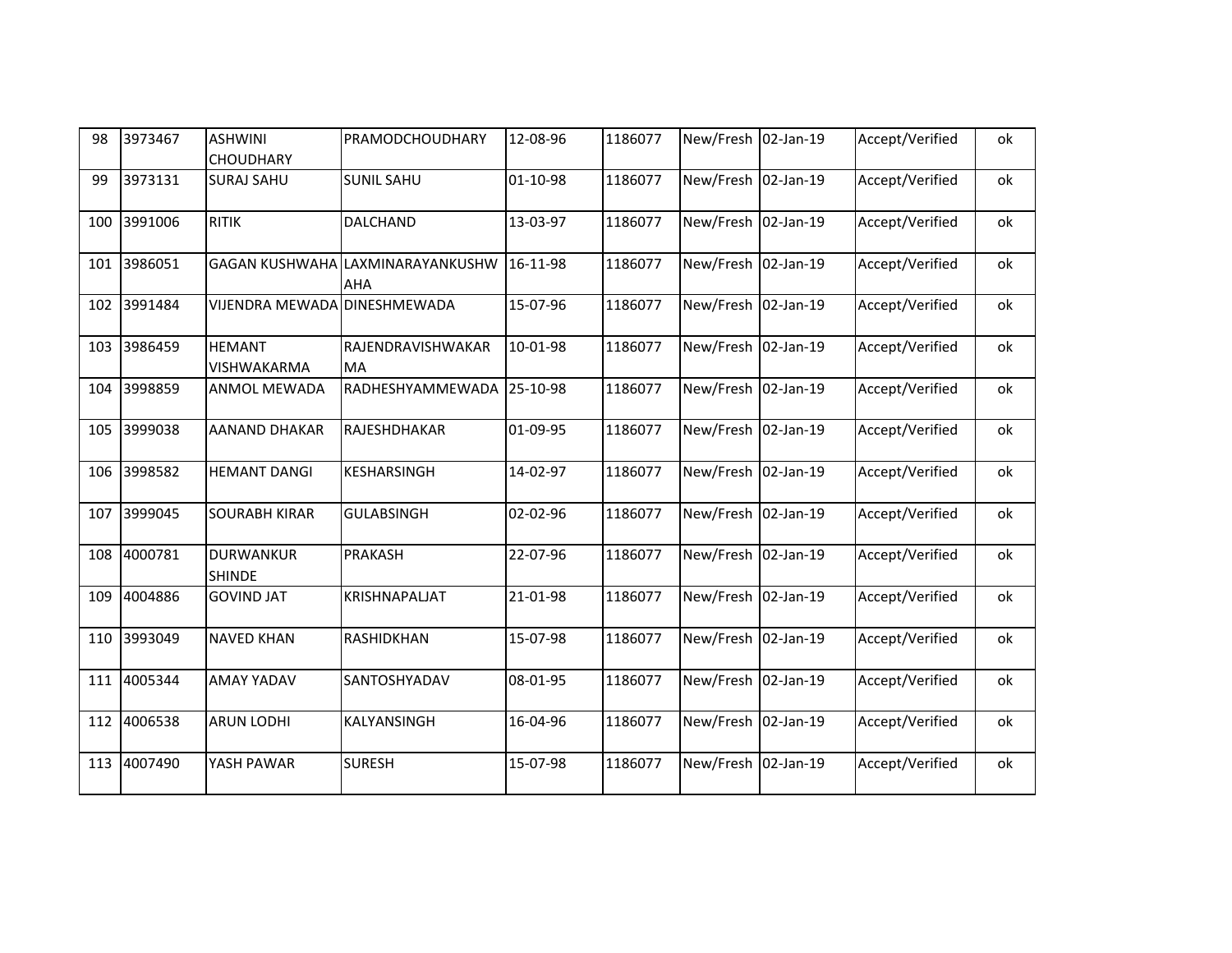| 114 | 4020382 | <b>AKSHAY TURKAR</b>                    | TARENDRATURKAR                  | 10-01-98 | 1186077 | New/Fresh 02-Jan-19 |           | Accept/Verified | ok |
|-----|---------|-----------------------------------------|---------------------------------|----------|---------|---------------------|-----------|-----------------|----|
| 115 | 3992556 | <b>SANKALP SAHU</b>                     | ASHOKSAHU                       | 07-08-95 | 1186077 | New/Fresh 02-Jan-19 |           | Accept/Verified | ok |
| 116 | 4009029 | <b>KRATIKA DHANGAR</b>                  | MANOJKUMARDHANGA<br>R           | 18-08-97 | 1186077 | New/Fresh 02-Jan-19 |           | Accept/Verified | ok |
| 117 | 4005242 | HIMANSHU YADAV                          | HEMANTYADAV                     | 07-07-97 | 1186077 | New/Fresh 02-Jan-19 |           | Accept/Verified | ok |
| 118 | 4010058 | <b>MOHINI NAMDEV</b>                    | RAJENDRANAMDEV                  | 01-07-98 | 1186077 | New/Fresh 02-Jan-19 |           | Accept/Verified | ok |
| 119 | 4024671 | <b>ROHIT RAI</b>                        | <b>BHAGVANSINGH</b>             | 21-02-96 | 1186077 | New/Fresh 02-Jan-19 |           | Accept/Verified | ok |
| 120 | 4024580 | <b>VIRENDRA KUMAR</b><br><b>SAHU</b>    | <b>RAMDAS</b>                   | 25-10-96 | 1186077 | New/Fresh           | 02-Jan-19 | Accept/Verified | ok |
| 121 | 4030279 | <b>MOHAMMAD</b><br>SIDDIQUE<br>URREHMAN | KHURSHEEDURREHMAN 02-04-95      |          | 1186077 | New/Fresh 02-Jan-19 |           | Accept/Verified | ok |
| 122 | 4052949 | <b>MONANOSHAD NA</b>                    | <b>NOSHAD</b>                   | 26-12-96 | 1186077 | New/Fresh 02-Jan-19 |           | Accept/Verified | ok |
| 123 | 4053455 | <b>KAREENA VERMA</b>                    | KISHORESINGHVERMA               | 07-11-97 | 1186077 | New/Fresh 02-Jan-19 |           | Accept/Verified | ok |
| 124 | 4052756 | <b>SUNIL SARATHE</b>                    | RAMGOPALSARATHE                 | 02-01-95 | 1186077 | New/Fresh 02-Jan-19 |           | Accept/Verified | ok |
| 125 | 4009046 | <b>MAKHAN SINGROLI</b>                  | BADAMISINGROLI                  | 31-03-00 | 1186077 | New/Fresh 02-Jan-19 |           | Accept/Verified | ok |
| 126 | 4055802 | <b>ASIF SHAH</b>                        | ATIULLAHSHAH                    | 25-03-98 | 1186077 | New/Fresh 02-Jan-19 |           | Accept/Verified | ok |
| 127 | 4056381 | <b>CHETAN KATOLE</b>                    | ARUN                            | 05-07-98 | 1186077 | New/Fresh           | 02-Jan-19 | Accept/Verified | ok |
| 128 | 4055792 | <b>MAYUR CHAUHAN</b>                    | DINKARCHAUHAN                   | 15-05-98 | 1186077 | New/Fresh 02-Jan-19 |           | Accept/Verified | ok |
| 129 | 4061085 | <b>MANEESH</b><br><b>KUSHWAHA</b>       | <b>BALDEV SINGH</b><br>KUSHWAHA | 31-08-96 | 1186077 | New/Fresh           | 02-Jan-19 | Accept/Verified | ok |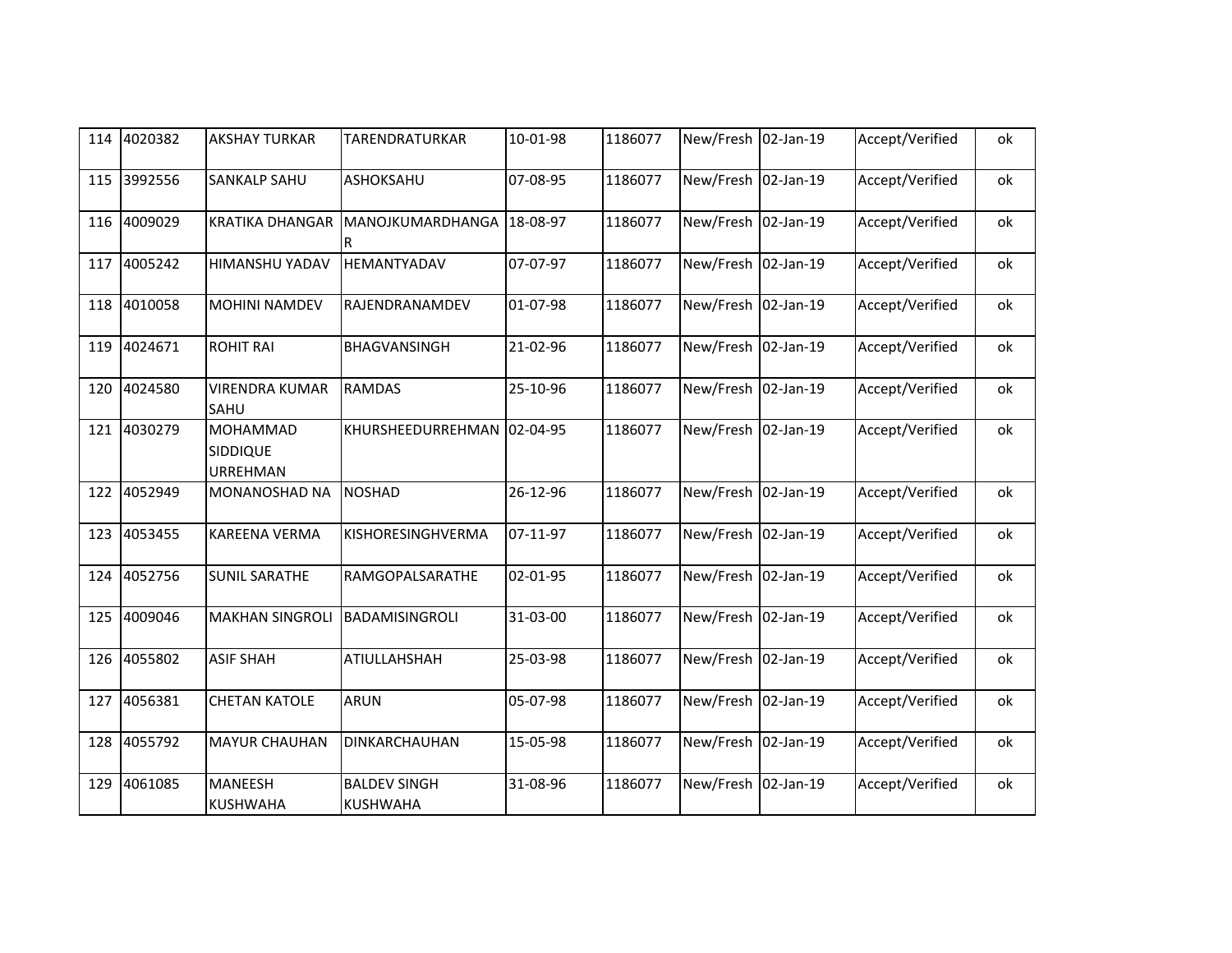| 130 | 4058592 | <b>HARSH</b><br>VISHWAKARMA         | RAMGOPAL              | 13-10-99 | 1186077 | New/Fresh 02-Jan-19 |           | Accept/Verified | ok |
|-----|---------|-------------------------------------|-----------------------|----------|---------|---------------------|-----------|-----------------|----|
| 131 | 4060361 | <b>AKASH DHAKAD</b>                 | GREESHKUMAR           | 09-09-98 | 1186077 | New/Fresh 02-Jan-19 |           | Accept/Verified | ok |
| 132 | 3967817 | <b>NEERAJ PARIHAR</b>               | RUKHANLAL             | 24-04-97 | 1186077 | New/Fresh 02-Jan-19 |           | Accept/Verified | ok |
| 133 | 3994027 | <b>SUMIT RAIKWAR</b>                | DEVKUMAR              | 15-11-98 | 1185954 | New/Fresh           | 02-Jan-19 | Accept/Verified | ok |
| 134 | 4200427 | <b>MOHD KHALID</b>                  | <b>MOHDLATIF</b>      | 05-10-98 | 1185954 | New/Fresh 02-Jan-19 |           | Accept/Verified | ok |
| 135 | 4031748 | DEEPALI MEWADA                      | MUKESHSINGHMEWAD<br>A | 27-07-98 | 1185954 | New/Fresh 02-Jan-19 |           | Accept/Verified | ok |
| 136 | 4178812 | <b>ARVAJ KHAN</b>                   | SAGEERKHAN            | 25-09-00 | 1185954 | New/Fresh           | 02-Jan-19 | Accept/Verified | ok |
| 137 | 4088646 | <b>VIKRAM SINGH</b><br><b>DANGI</b> | KALYANSINGH           | 13-04-97 | 1185954 | New/Fresh           | 02-Jan-19 | Accept/Verified | ok |
| 138 | 3936487 | <b>SUSMITA GOUR</b>                 | LAKHAN                | 07-10-98 | 1185954 | New/Fresh           | 02-Jan-19 | Accept/Verified | ok |
| 139 | 3910091 | <b>VIKAS KUSWAHA</b>                | NAVALSINGH            | 09-07-98 | 1185954 | New/Fresh 02-Jan-19 |           | Accept/Verified | ok |
| 140 | 3930708 | <b>RADHIKA</b><br>YADUWASHI         | SABARSINGH            | 24-04-97 | 1185954 | New/Fresh           | 02-Jan-19 | Accept/Verified | ok |
| 141 | 3901455 | <b>MONIKA GOUR</b>                  | MUNNALAL              | 04-09-97 | 1185954 | New/Fresh 02-Jan-19 |           | Accept/Verified | ok |
| 142 | 3944494 | <b>ARTI SINGH</b>                   | <b>SURESH</b>         | 15-02-98 | 1185954 | New/Fresh 02-Jan-19 |           | Accept/Verified | ok |
| 143 | 4097155 | Raj patidar                         | rameshchandra         | 13-05-99 | 1185954 | New/Fresh 02-Jan-19 |           | Accept/Verified | ok |
| 144 | 3946073 | <b>ARVIND RAJPUT</b>                | PHOOL SINGH           | 03-03-99 | 1185954 | New/Fresh           | 02-Jan-19 | Accept/Verified | ok |
| 145 | 3973331 | <b>SHASHANK PATEL</b>               | ARJUNSINGHPATEL       | 28-09-98 | 1185954 | New/Fresh 02-Jan-19 |           | Accept/Verified | ok |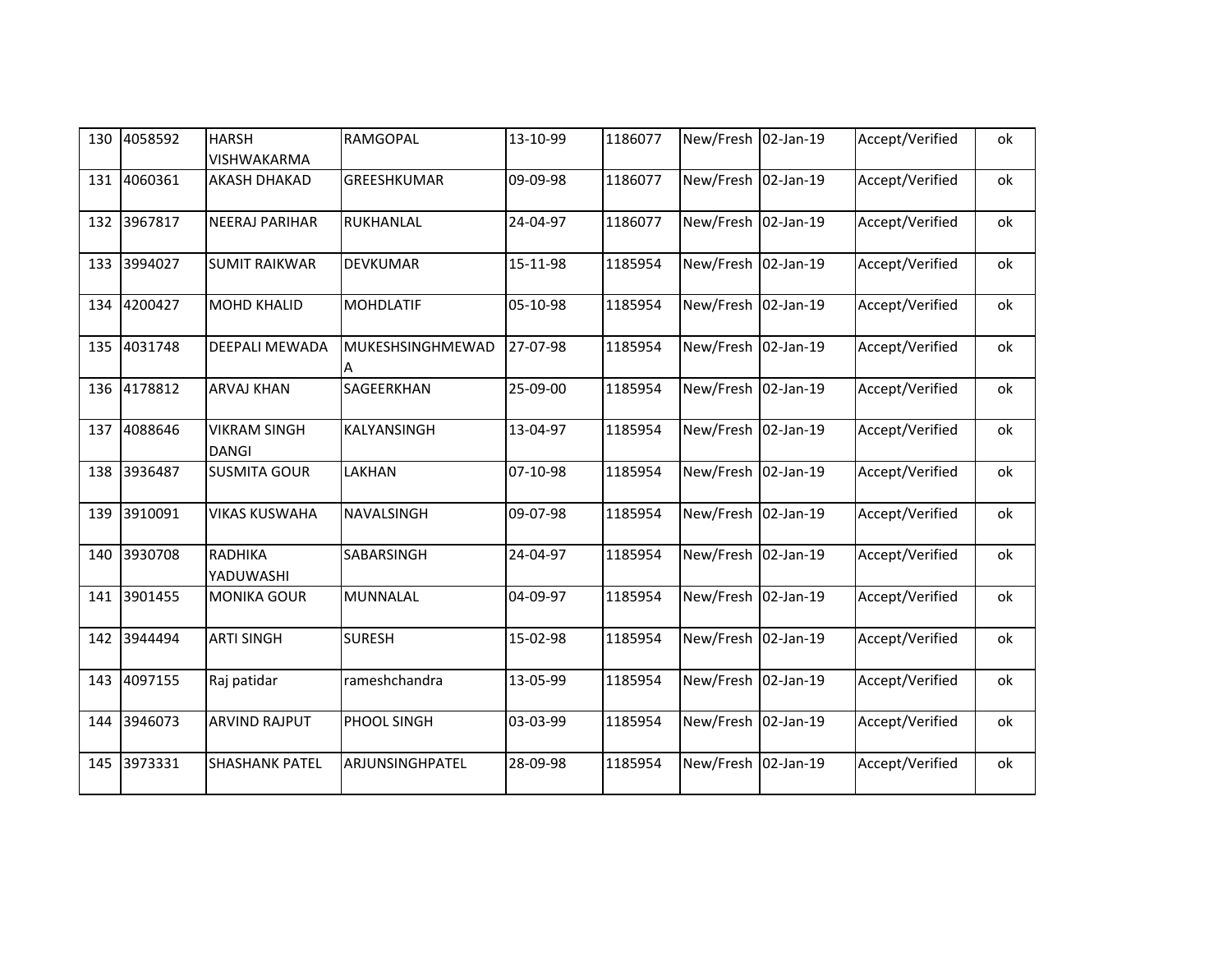| 146 | 3968039 | <b>SANJAY KUSHWAH</b>                 | RAMBABUKUSHWAH    | 17-08-97 | 1185954 | New/Fresh 02-Jan-19 |           | Accept/Verified | ok |
|-----|---------|---------------------------------------|-------------------|----------|---------|---------------------|-----------|-----------------|----|
| 147 | 3934269 | <b>SUNIL MEWADA</b>                   | <b>HIRALAL</b>    | 02-04-99 | 1185954 | New/Fresh 02-Jan-19 |           | Accept/Verified | ok |
| 148 | 3895233 | PRAHLAD SINGH<br><b>RUHELA</b>        | <b>JAGDISH</b>    | 25-05-97 | 1185954 | New/Fresh           | 02-Jan-19 | Accept/Verified | ok |
| 149 | 3945381 | <b>SHIVANGI SAGAR</b>                 | SANJEEV           | 09-12-99 | 1185954 | New/Fresh 02-Jan-19 |           | Accept/Verified | ok |
| 150 | 3952229 | <b>SHUBHAM NAGAR</b>                  | <b>RAMSWAROOP</b> | 07-11-93 | 1185954 | New/Fresh 02-Jan-19 |           | Accept/Verified | ok |
| 151 | 4006525 | <b>SUMIT BAINGNE</b>                  | <b>KISHOR</b>     | 27-02-97 | 1185954 | New/Fresh           | 02-Jan-19 | Accept/Verified | ok |
| 152 | 3875351 | <b>SALINA KHAN</b>                    | SALEEMKHAN        | 05-04-99 | 1185954 | New/Fresh 02-Jan-19 |           | Accept/Verified | ok |
| 153 | 4091290 | YASHIKA SONI                          | SHAILENDRASONI    | 28-01-99 | 1185954 | New/Fresh 02-Jan-19 |           | Accept/Verified | ok |
| 154 | 3953564 | <b>ANUSHA PATIDAR</b>                 | LALITPATIDAR      | 07-08-97 | 1185954 | New/Fresh           | 02-Jan-19 | Accept/Verified | ok |
| 155 | 3914724 | <b>RANI NAMDEV</b>                    | PRAKASHNAMDEV     | 18-04-99 | 1185954 | New/Fresh 02-Jan-19 |           | Accept/Verified | ok |
| 156 | 3971051 | <b>PAWAN KUMAR</b><br><b>MEENA</b>    | AZANSINGHMEENA    | 13-08-98 | 1185954 | New/Fresh 02-Jan-19 |           | Accept/Verified | ok |
| 157 | 3960273 | <b>AJAY MEENA</b>                     | RAJESHMEENA       | 01-07-96 | 1185954 | New/Fresh           | 02-Jan-19 | Accept/Verified | ok |
| 158 | 4114794 | <b>PUSHPRAJ</b><br><b>VISHWAKARMA</b> | RAMANAND          | 05-08-98 | 1185952 | Renewal             | 02-Jan-19 | Accept/Verified | ok |
| 159 | 4178594 | <b>ELAF RAZA KHAN</b>                 | ASHRAFKHAN        | 06-08-99 | 1185952 | Renewal             | 02-Jan-19 | Accept/Verified | ok |
| 160 | 3974006 | <b>ANAND NAMDEV</b>                   | <b>BANWARI</b>    | 27-03-98 | 1185952 | Renewal             | 02-Jan-19 | Accept/Verified | ok |
| 161 | 3921055 | <b>MANISH SHAH</b>                    | <b>JAYCHAND</b>   | 05-08-97 | 1185952 | Renewal             | 02-Jan-19 | Accept/Verified | ok |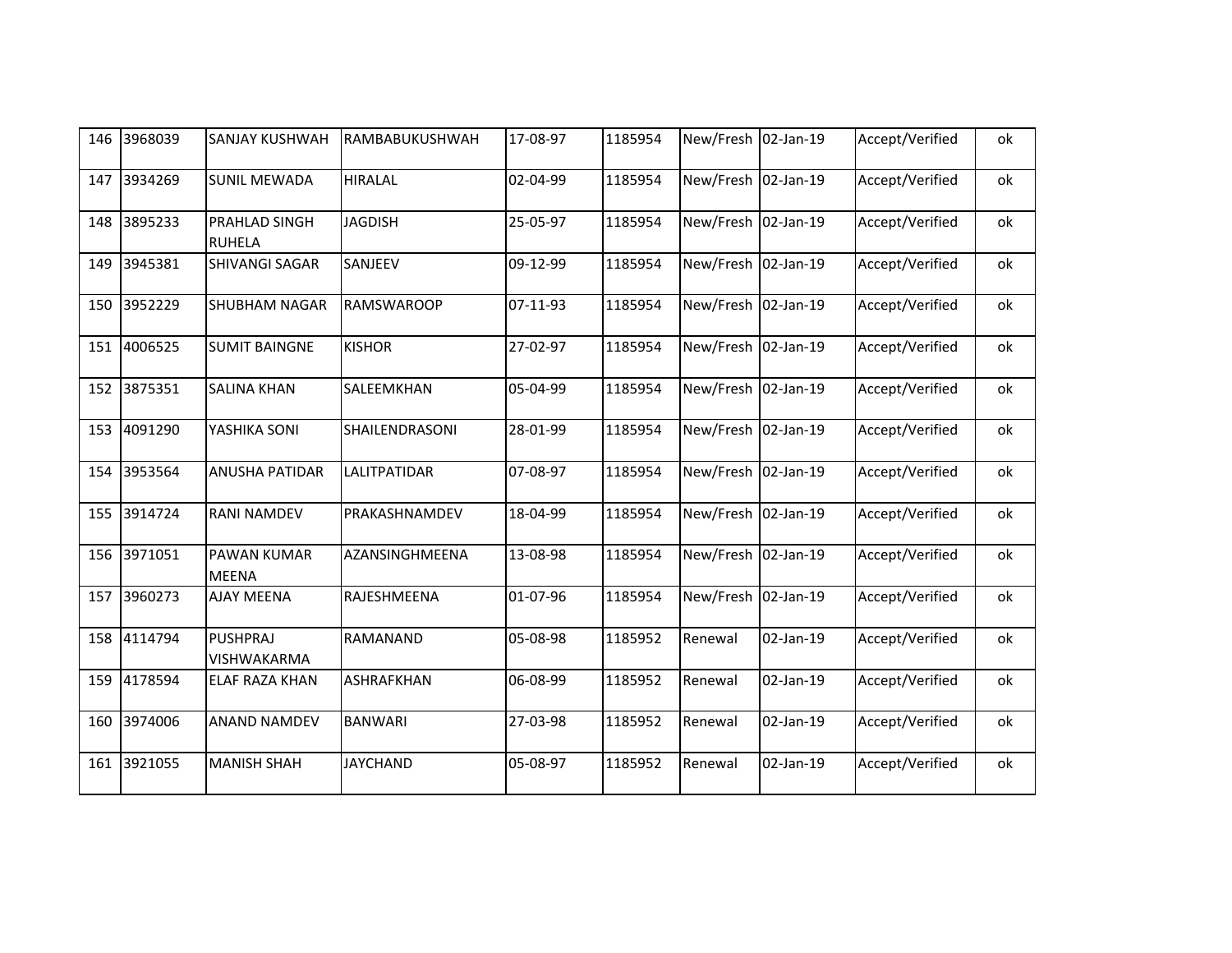| 162 | 4178677 | <b>KHALID KHAN</b>                   | <b>RASHID</b>           | 07-01-98 | 1185952 | Renewal | 02-Jan-19 | Accept/Verified | ok |
|-----|---------|--------------------------------------|-------------------------|----------|---------|---------|-----------|-----------------|----|
| 163 | 3829580 | <b>TARUN MALVI</b>                   | ESHVERPRASHAD           | 16-04-97 | 1181320 | Renewal | 02-Jan-19 | Accept/Verified | OK |
| 164 | 3687650 | <b>MANOJ KUMAR</b><br><b>SOLANKI</b> | <b>GOVARDHANSOLANKI</b> | 06-07-99 | 1181320 | Renewal | 02-Jan-19 | Accept/Verified | ok |
| 165 | 3831658 | <b>DHIRENRA ARYA</b>                 | <b>MAHENDRA</b>         | 12-09-00 | 1181320 | Renewal | 02-Jan-19 | Accept/Verified | ok |
| 166 | 3738864 | <b>RAJAT</b><br>VISHWAKARMA          | RAJARAMVISHWAKARM<br>Α  | 23-08-98 | 1181320 | Renewal | 02-Jan-19 | Accept/Verified | ok |
| 167 | 3809888 | <b>MAHESH SAINI</b>                  | PHOOL                   | 01-07-98 | 1181320 | Renewal | 02-Jan-19 | Accept/Verified | ok |
| 168 | 3964195 | <b>MAHENDRA</b><br><b>SONDHIYA</b>   | PARWAT                  | 06-02-97 | 1181320 | Renewal | 02-Jan-19 | Accept/Verified | ok |
| 169 | 3570864 | Noman Khan                           | Huzoor                  | 27-11-99 | 1181320 | Renewal | 02-Jan-19 | Accept/Verified | ok |
| 170 | 3880472 | AMOL wanjarkar                       | wasudeo                 | 13-11-98 | 1181320 | Renewal | 02-Jan-19 | Accept/Verified | ok |
| 171 | 3747804 | <b>SULEKHA DANGI</b>                 | <b>MAHESH</b>           | 09-10-97 | 1181320 | Renewal | 02-Jan-19 | Accept/Verified | OK |
| 172 | 3605893 | SANDEEP<br><b>KUSHWAH</b>            | KAILASHNARYAN           | 11-11-98 | 1181320 | Renewal | 02-Jan-19 | Accept/Verified | ok |
| 173 | 3450894 | RADHIKA JHADE                        | PRAHALAD                | 10-08-99 | 1181320 | Renewal | 02-Jan-19 | Accept/Verified | ok |
| 174 | 3479683 | <b>SNEHA NAMDEV</b>                  | <b>KAMAL</b>            | 19-07-98 | 1181320 | Renewal | 02-Jan-19 | Accept/Verified | ok |
| 175 | 3784729 | SIDHANT CHOUHAN SHRIRAM              |                         | 24-03-99 | 1181320 | Renewal | 02-Jan-19 | Accept/Verified | ok |
| 176 | 3738578 | <b>SOMA MEENA</b>                    | BHAIYALAL               | 13-10-97 | 1181320 | Renewal | 02-Jan-19 | Accept/Verified | OK |
| 177 | 3797277 | <b>RITIK PATIL</b>                   | <b>ASHOKPATIL</b>       | 10-07-98 | 1181320 | Renewal | 02-Jan-19 | Accept/Verified | ok |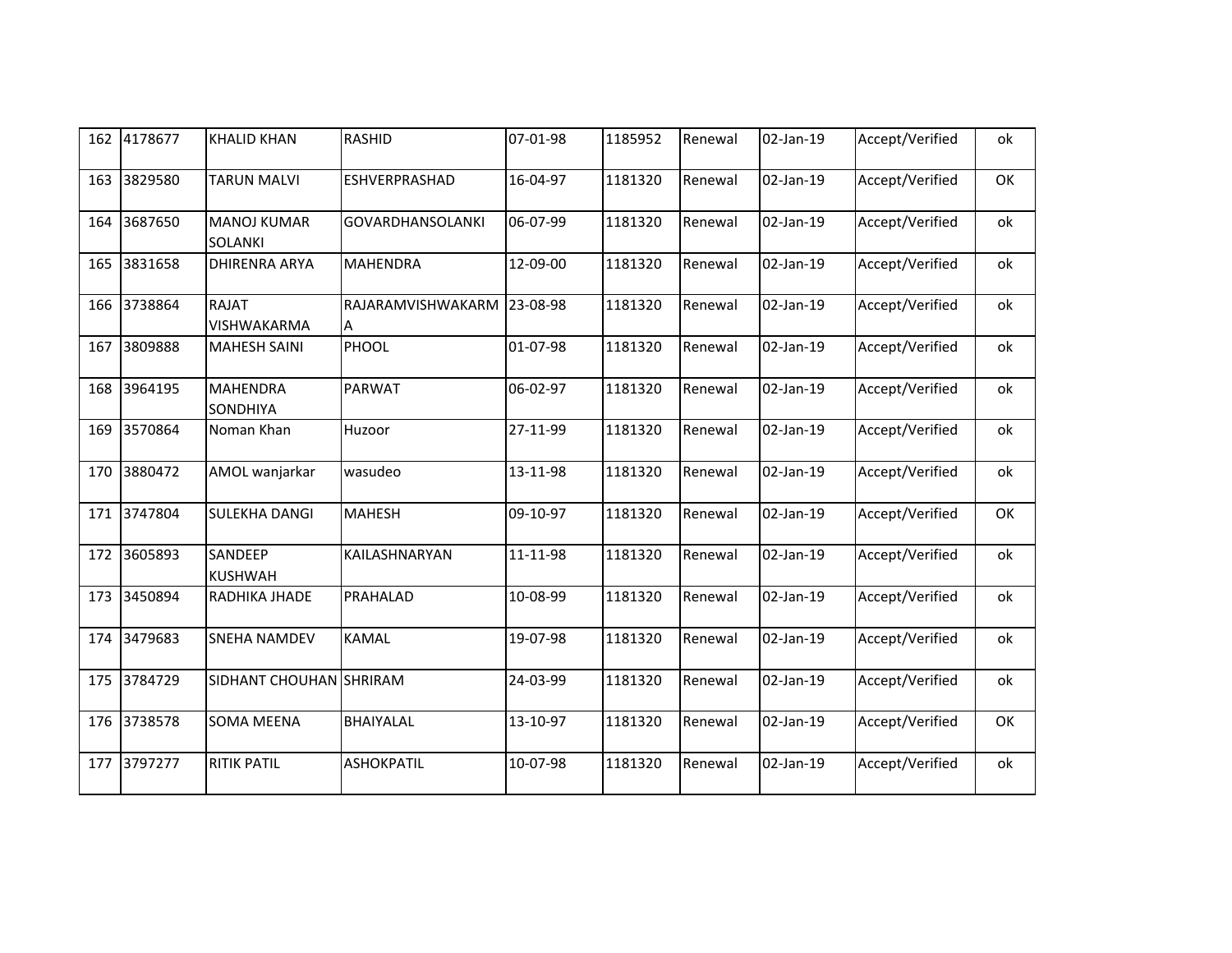| 178 | 3534043 | <b>ANKIT KHADE</b>                     | <b>SHANKAR</b>      | 12-06-96 | 1181320 | Renewal | 02-Jan-19 | Accept/Verified | ok |
|-----|---------|----------------------------------------|---------------------|----------|---------|---------|-----------|-----------------|----|
| 179 | 3775306 | JEEVAN DHAKAD                          | POP                 | 12-08-98 | 1181320 | Renewal | 02-Jan-19 | Accept/Verified | ok |
| 180 | 3747949 | DHARMENDRA<br><b>INDORIYA</b>          | <b>SUNDAR</b>       | 24-09-97 | 1181320 | Renewal | 02-Jan-19 | Accept/Verified | ok |
| 181 | 3552381 | <b>HEMANT BAIRAGI</b>                  | <b>VINOD</b>        | 25-11-97 | 1181320 | Renewal | 02-Jan-19 | Accept/Verified | ok |
| 182 | 3361291 | <b>TEJAS FARERA</b>                    | VIJAYFARERA         | 02-12-96 | 1181320 | Renewal | 02-Jan-19 | Accept/Verified | OK |
| 183 | 3381733 | <b>DOLLY NAGAR</b>                     | <b>AZAD</b>         | 07-06-99 | 1181320 | Renewal | 02-Jan-19 | Accept/Verified | ok |
| 184 | 3448605 | <b>AMIT LODHI</b>                      | LAKHAN              | 12-06-99 | 1181320 | Renewal | 02-Jan-19 | Accept/Verified | ok |
| 185 | 3449200 | <b>GABBAR MARAN</b>                    | <b>ANCHAL</b>       | 14-11-98 | 1181320 | Renewal | 02-Jan-19 | Accept/Verified | ok |
| 186 | 3449795 | RINKY PRAJAPATI                        | BALWANTSINGH        | 07-09-99 | 1181320 | Renewal | 02-Jan-19 | Accept/Verified | ok |
| 187 | 3457501 | YASH MAKWANA                           | GOPALMAKWANA        | 15-12-99 | 1181320 | Renewal | 02-Jan-19 | Accept/Verified | OK |
| 188 | 3535179 | PRAMOD GHOSHI                          | <b>KAILASH</b>      | 14-01-99 | 1181320 | Renewal | 02-Jan-19 | Accept/Verified | ok |
| 189 | 3535656 | <b>RISHABH KUMAR</b><br><b>GOSWAMI</b> | DEVENDRAKUMAR       | 15-06-98 | 1181320 | Renewal | 02-Jan-19 | Accept/Verified | ok |
| 190 | 3544776 | <b>HEMANT MALI</b>                     | <b>DINISH</b>       | 17-07-98 | 1181320 | Renewal | 02-Jan-19 | Accept/Verified | ok |
| 191 | 3546066 | <b>SHASHANK GUPTA</b>                  | <b>GHANSHYAM</b>    | 20-02-95 | 1181320 | Renewal | 02-Jan-19 | Accept/Verified | ok |
| 192 | 3546108 | <b>SANDEEP KUMAR</b><br><b>MEENA</b>   | KAMALSINGH          | 07-03-98 | 1181320 | Renewal | 02-Jan-19 | Accept/Verified | ok |
| 193 | 3572107 | <b>SHARAD BANKEY</b>                   | <b>GOURISHANKAR</b> | 25-01-97 | 1181320 | Renewal | 02-Jan-19 | Accept/Verified | ok |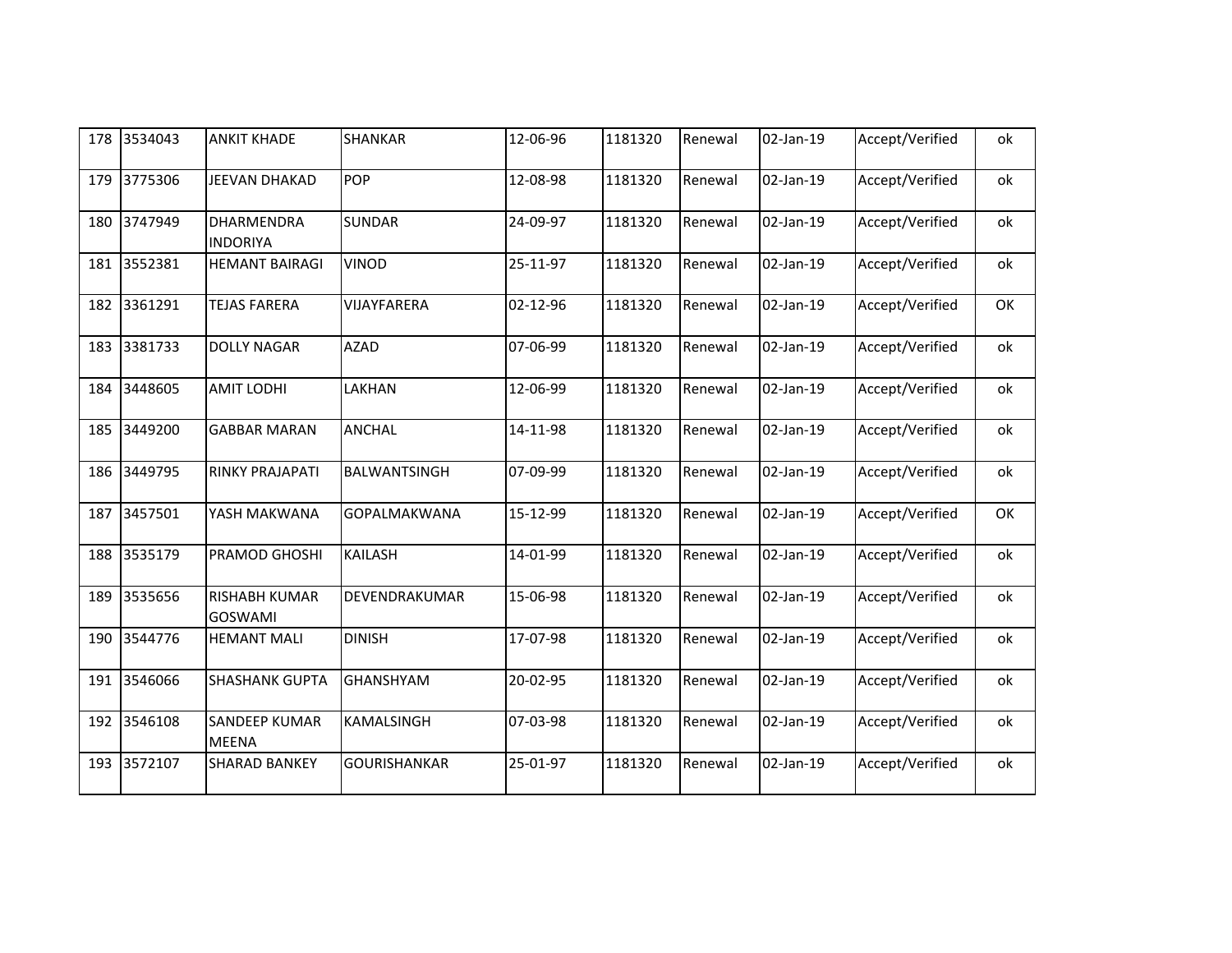| 194 | 3627015 | <b>NEHA WADBUDE</b>                | <b>BABURAO</b>    | 02-09-98 | 1181320 | Renewal | 02-Jan-19 | Accept/Verified | ok |
|-----|---------|------------------------------------|-------------------|----------|---------|---------|-----------|-----------------|----|
| 195 | 3645443 | <b>SHIVRAJ SEN</b>                 | BHAGWANDASSEN     | 15-10-96 | 1181320 | Renewal | 02-Jan-19 | Accept/Verified | оk |
| 196 | 3658521 | <b>SONU MEENA</b>                  | <b>MANSINGH</b>   | 01-06-94 | 1181320 | Renewal | 02-Jan-19 | Accept/Verified | OK |
| 197 | 3659219 | <b>VIKASH MEENA</b>                | <b>RAMSWROOP</b>  | 01-06-94 | 1181320 | Renewal | 02-Jan-19 | Accept/Verified | OK |
| 198 | 3719209 | <b>RANJANA SHAH</b>                | <b>SIYARAM</b>    | 03-07-97 | 1181320 | Renewal | 02-Jan-19 | Accept/Verified | оk |
| 199 | 3719459 | <b>FAISAL KHAN</b>                 | SALEEM            | 25-12-00 | 1181320 | Renewal | 02-Jan-19 | Accept/Verified | ok |
| 200 | 3720784 | <b>RAHUL KATOLE</b>                | <b>VIDHYADHAR</b> | 29-12-99 | 1181320 | Renewal | 02-Jan-19 | Accept/Verified | ok |
| 201 | 3734635 | <b>SANDEEP VERMA</b>               | <b>GANGADHAR</b>  | 27-08-99 | 1181320 | Renewal | 02-Jan-19 | Accept/Verified | ok |
| 202 | 3734942 | <b>RAJAT RAI</b>                   | <b>RAHULRAI</b>   | 27-08-98 | 1181320 | Renewal | 02-Jan-19 | Accept/Verified | ok |
| 203 | 3749402 | <b>DEEPAK PRAJAPATI</b>            | PREM              | 01-01-97 | 1181320 | Renewal | 02-Jan-19 | Accept/Verified | ok |
| 204 | 3774141 | <b>HEMRAJ</b><br>LOVEWANSHI        | RAMPRASAD         | 17-02-99 | 1181320 | Renewal | 02-Jan-19 | Accept/Verified | ok |
| 205 | 3782729 | <b>SHRISTI SHARMA</b>              | RAJKUMARSHARMA    | 25-05-98 | 1181320 | Renewal | 02-Jan-19 | Accept/Verified | оk |
| 206 | 3796950 | <b>MOHD QASIM</b><br><b>SHAKIR</b> | <b>MOHDSHAKIR</b> | 21-04-00 | 1181320 | Renewal | 02-Jan-19 | Accept/Verified | ok |
| 207 | 3815517 | <b>RAVI MEWADA</b>                 | LAKHAN            | 02-06-99 | 1181320 | Renewal | 02-Jan-19 | Accept/Verified | оk |
| 208 | 3833912 | <b>RAVI KUSHWAH</b>                | CHANDAN           | 13-11-97 | 1181320 | Renewal | 02-Jan-19 | Accept/Verified | оk |
| 209 | 3837119 | <b>DEEPAK KEWAT</b>                | <b>MANGILAL</b>   | 27-05-93 | 1181320 | Renewal | 02-Jan-19 | Accept/Verified | оk |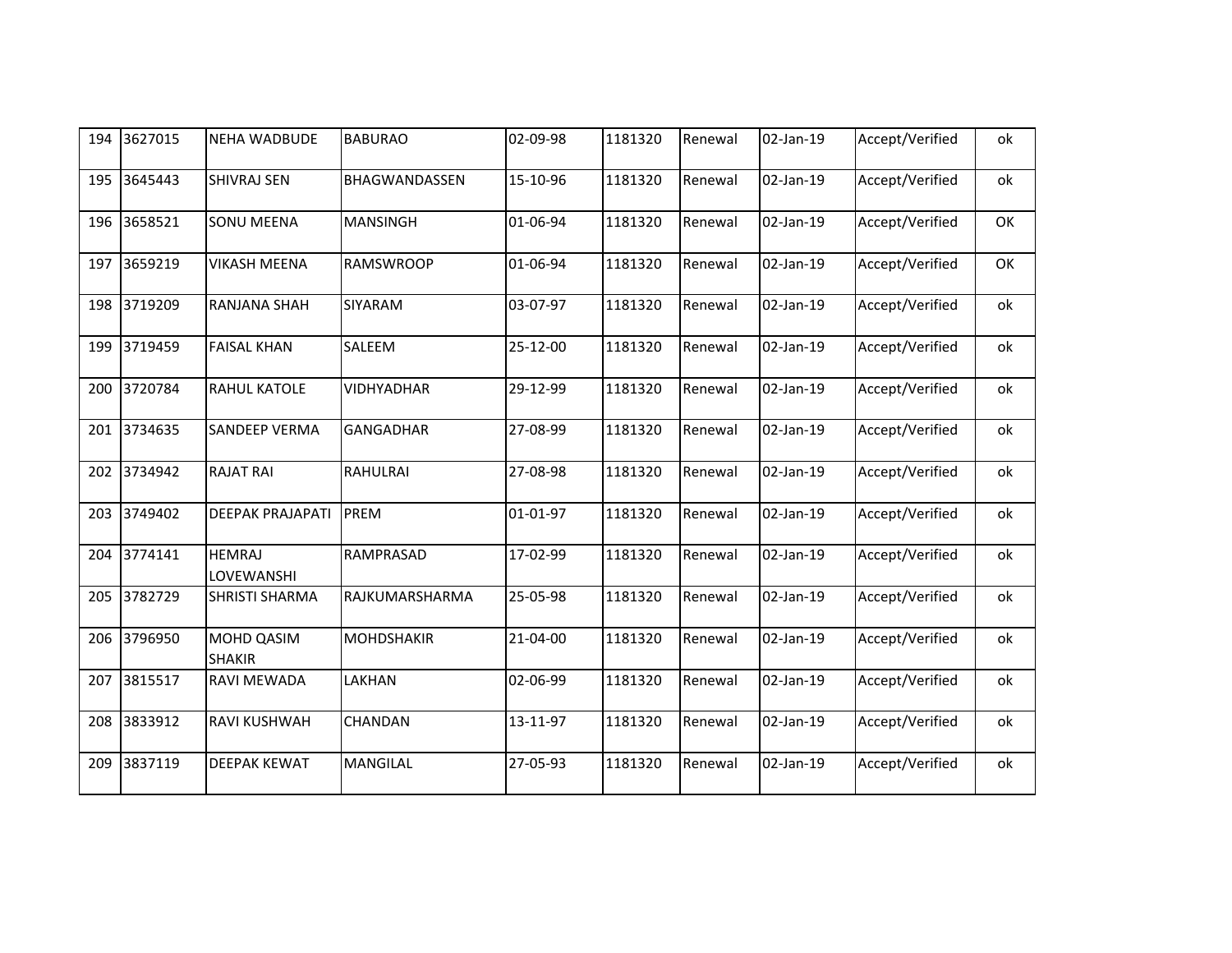| 210 | 3843257 | <b>SHAILESH</b><br>VISHWAKARMA     | YUVRAJPRASADVISHWA<br><b>KARMA</b> | 10-08-99       | 1181320 | Renewal | 02-Jan-19 | Accept/Verified | ok |
|-----|---------|------------------------------------|------------------------------------|----------------|---------|---------|-----------|-----------------|----|
| 211 | 3854868 | <b>SUSHMA PATEL</b>                | JAGDISHPRASADPATEL                 | 27-04-00       | 1181320 | Renewal | 02-Jan-19 | Accept/Verified | OK |
| 212 | 3886466 | <b>DHEERAJ</b><br>VISHWAKARMA      | <b>MANGILAL</b>                    | 10-02-00       | 1181320 | Renewal | 02-Jan-19 | Accept/Verified | ok |
| 213 | 3887992 | <b>SALONI MALVIYA</b>              | SHANKARSINGHMALVIY<br>A            | 05-10-98       | 1181320 | Renewal | 02-Jan-19 | Accept/Verified | ok |
| 214 | 3890908 | SANJU KUSHWAH                      | <b>HARBHAJAN</b>                   | $02 - 11 - 01$ | 1181320 | Renewal | 02-Jan-19 | Accept/Verified | ok |
| 215 | 3906159 | <b>SHUBHAM GIRI</b>                | <b>SURESH</b>                      | 02-04-99       | 1181320 | Renewal | 02-Jan-19 | Accept/Verified | ok |
| 216 | 3906832 | <b>HEM SINGH</b><br><b>MANDLOI</b> | <b>SUMER</b>                       | 12-05-99       | 1181320 | Renewal | 02-Jan-19 | Accept/Verified | ok |
| 217 | 3916057 | <b>ARVIND KUMAR</b><br><b>BAIS</b> | <b>RAMESH</b>                      | 09-09-99       | 1181320 | Renewal | 02-Jan-19 | Accept/Verified | ok |
| 218 | 3942799 | <b>HEMRAJ LODHI</b>                | HAKAMSINGHLODHI                    | 30-06-99       | 1181320 | Renewal | 02-Jan-19 | Accept/Verified | ok |
| 219 | 3994845 | <b>SHIVENDRA SINGH</b>             | <b>TIRATHSINGH</b>                 | 15-04-99       | 1181320 | Renewal | 02-Jan-19 | Accept/Verified | ok |
| 220 | 3441345 | <b>GEETANJALI</b><br><b>NAMDEV</b> | RAKESHKUMARNAMDEV 26-10-99         |                | 1181320 | Renewal | 02-Jan-19 | Accept/Verified | ok |
| 221 | 3473862 | PRAHLAD<br>PRAJAPATI               | RAMBADAN                           | 31-12-99       | 1181320 | Renewal | 02-Jan-19 | Accept/Verified | ok |
| 222 | 3481663 | <b>KHUSHBOO PATEL</b>              | <b>RAKESH PATEL</b>                | 03-08-98       | 1181320 | Renewal | 02-Jan-19 | Accept/Verified | ok |
| 223 | 3482008 | <b>ANIKA SINGH</b>                 | <b>AJEET</b>                       | 11-05-99       | 1181320 | Renewal | 02-Jan-19 | Accept/Verified | ok |
| 224 | 3482407 | RAHUL HARODE                       | <b>MISHRILAL</b>                   | 19-12-97       | 1181320 | Renewal | 02-Jan-19 | Accept/Verified | ok |
| 225 | 3499999 | YOGESH<br>DAHARWAL                 | <b>SURENDRA</b>                    | 21-06-00       | 1181320 | Renewal | 02-Jan-19 | Accept/Verified | OK |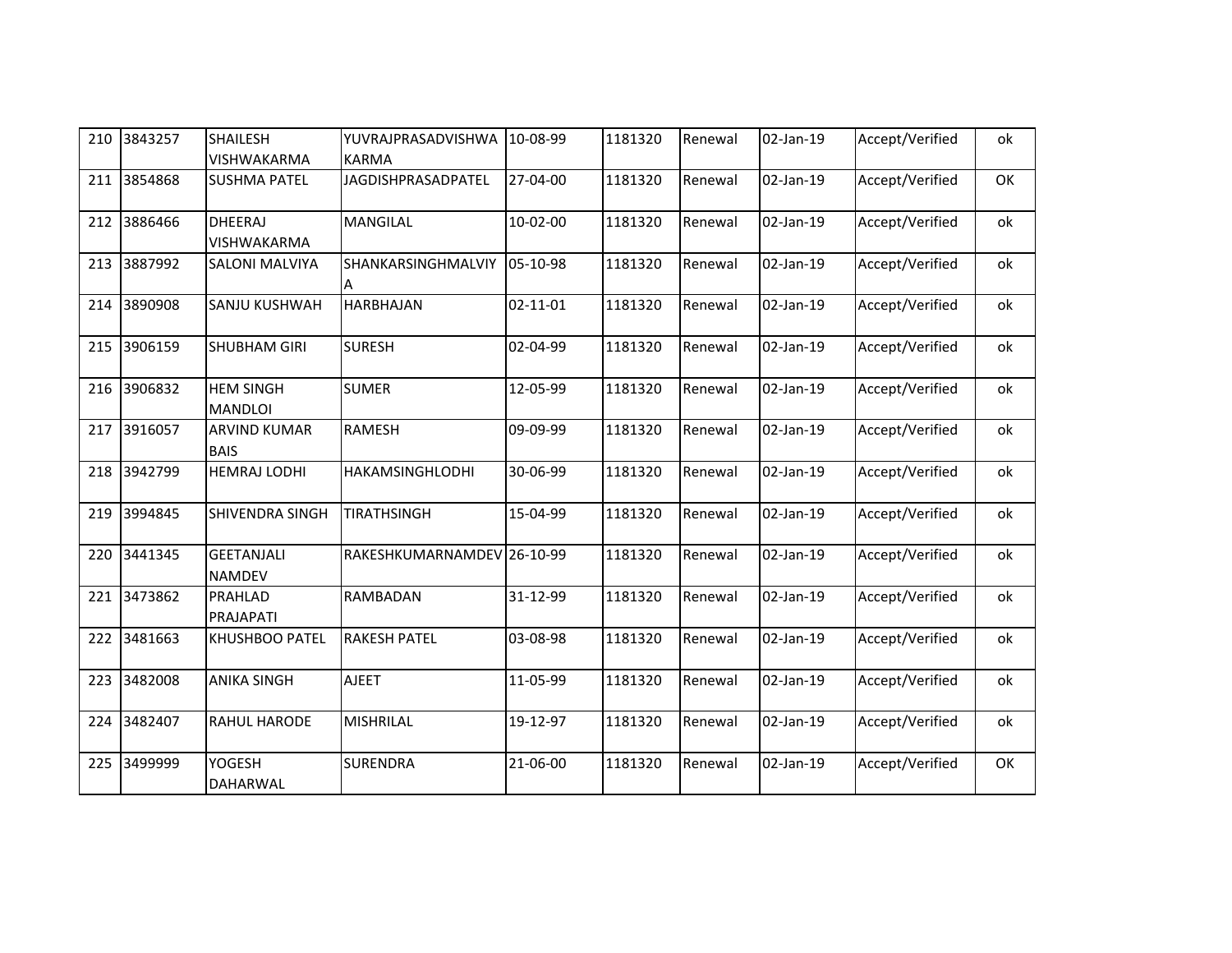| 226 | 3504149 | <b>DEEPAK PRAJAPATI</b>                | LALARAM                            | 25-04-00   | 1181320 | Renewal | 02-Jan-19 | Accept/Verified | ok |
|-----|---------|----------------------------------------|------------------------------------|------------|---------|---------|-----------|-----------------|----|
| 227 | 3515977 | <b>PRAFULL BISEN</b>                   | SITARAMBISEN                       | 30-07-99   | 1181320 | Renewal | 02-Jan-19 | Accept/Verified | ok |
| 228 | 3526469 | <b>AJAY MALVIYA</b>                    | RADHAKRISHAN                       | 21-04-99   | 1181320 | Renewal | 02-Jan-19 | Accept/Verified | ok |
| 229 | 3527906 | <b>NIKHIL RATHORE</b>                  | <b>SATISH</b>                      | 04-08-99   | 1181320 | Renewal | 02-Jan-19 | Accept/Verified | ok |
| 230 | 3542099 | <b>SHYAM SUNDER</b>                    | <b>HERGOVIND</b>                   | 25-06-94   | 1181320 | Renewal | 02-Jan-19 | Accept/Verified | ok |
| 231 | 3543507 | <b>ANIL KUMAR</b><br><b>RATHOR</b>     | <b>JAYRAM</b>                      | 15-05-99   | 1181320 | Renewal | 02-Jan-19 | Accept/Verified | ok |
| 232 | 3552136 | RAJU SAWARKAR                          | KIRANSAWARKAR                      | 10-03-94   | 1181320 | Renewal | 02-Jan-19 | Accept/Verified | ok |
| 233 | 3555358 | <b>TARUN RAUT</b>                      | KISHORRAUT                         | 11-07-97   | 1181320 | Renewal | 02-Jan-19 | Accept/Verified | OK |
| 234 | 3556917 | <b>KIRTI KUMAR</b><br><b>PAWAR</b>     | VINODILAL                          | 02-04-99   | 1181320 | Renewal | 02-Jan-19 | Accept/Verified | ok |
| 235 | 3563028 | DHEERENDRA<br><b>KUMAR BAIS</b>        | <b>SHIV</b>                        | 24-05-99   | 1181320 | Renewal | 02-Jan-19 | Accept/Verified | ok |
| 236 | 3568533 | <b>SANDEEP PATEL</b>                   | KAMALCHAND                         | 19-01-99   | 1181320 | Renewal | 02-Jan-19 | Accept/Verified | ok |
| 237 | 3572204 | <b>NEELAM SEN</b>                      | RAJENDRA                           | $10-01-00$ | 1181320 | Renewal | 02-Jan-19 | Accept/Verified | ok |
| 238 | 3606180 | YUNISH KUMAR<br><b>KUSHWAHA</b>        | PUSHPENDRAKUMARKU<br><b>SHWAHA</b> | 08-04-98   | 1181320 | Renewal | 02-Jan-19 | Accept/Verified | OK |
| 239 | 3625987 | <b>JUGESH SINGH</b><br><b>KUSHWAHA</b> | BHAGWANSINGH                       | 27-03-00   | 1181320 | Renewal | 02-Jan-19 | Accept/Verified | ok |
| 240 | 3626941 | <b>VIJAY</b><br><b>VISHWKARMA</b>      | RAMGOPALVISHWKARM 10-05-00<br>A    |            | 1181320 | Renewal | 02-Jan-19 | Accept/Verified | OK |
| 241 | 3644622 | <b>ABHISEK KUMAR</b><br><b>BHATT</b>   | RAJBAHADURSHARMA                   | 23-06-00   | 1181320 | Renewal | 02-Jan-19 | Accept/Verified | ok |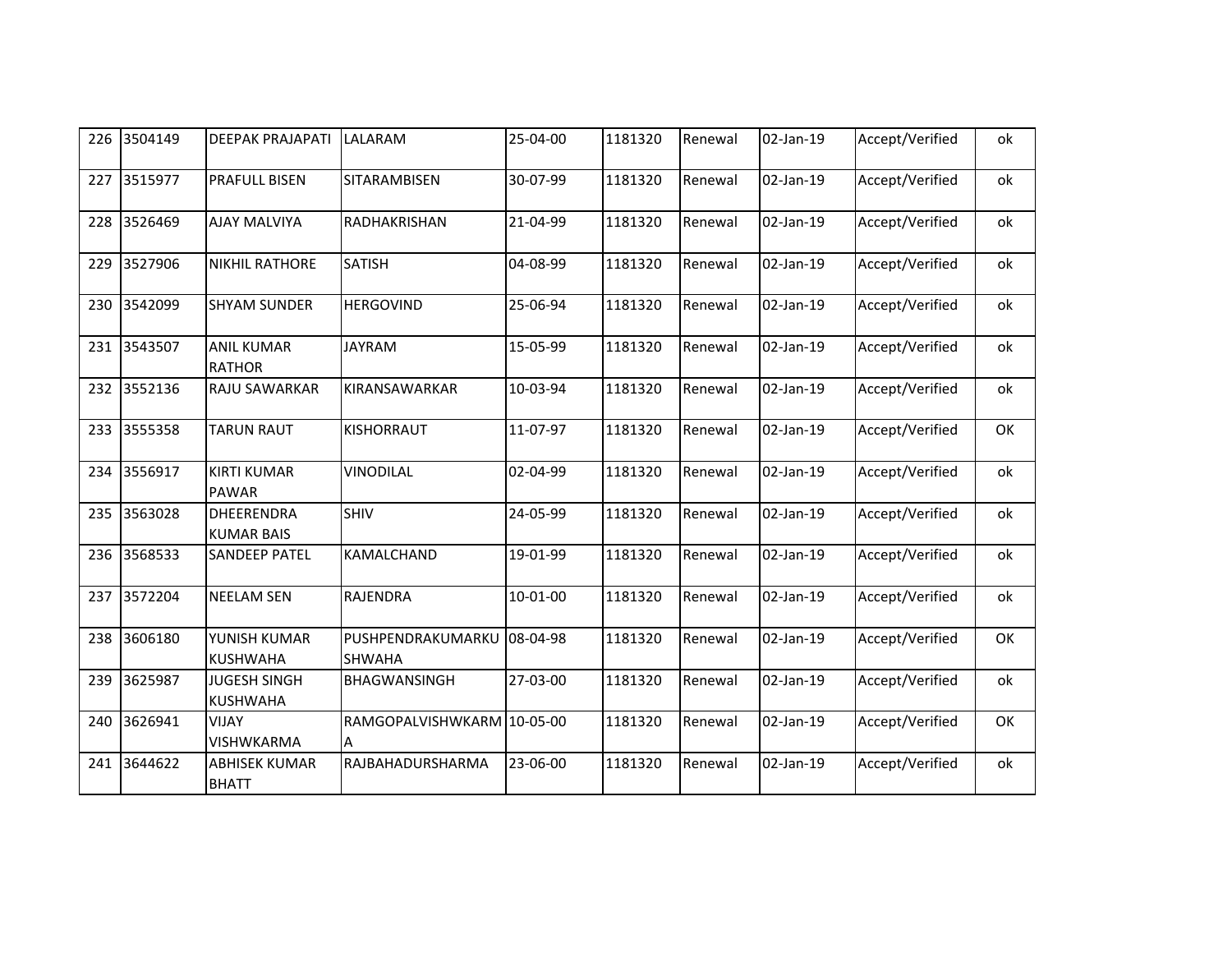| 242 | 3646435 | <b>FAIZ KHAN</b>              | <b>TARIKKHAN</b>       | 28-04-98 | 1181320 | Renewal | 02-Jan-19 | Accept/Verified | ok |
|-----|---------|-------------------------------|------------------------|----------|---------|---------|-----------|-----------------|----|
| 243 | 3663713 | <b>KAPIL DEV</b>              | <b>DWARKA</b>          | 23-02-98 | 1181320 | Renewal | 02-Jan-19 | Accept/Verified | ok |
| 244 | 3666964 | <b>VINAY KUSHWAHA</b>         | GULABSINGHKUSHWAH<br>A | 05-09-98 | 1181320 | Renewal | 02-Jan-19 | Accept/Verified | OK |
| 245 | 3675076 | LALIT SHARNAGAT               | <b>KAMAL</b>           | 30-06-00 | 1181320 | Renewal | 02-Jan-19 | Accept/Verified | ok |
| 246 | 3686374 | <b>BHARAT PATEL</b>           | BALRAMPATEL            | 30-12-99 | 1181320 | Renewal | 02-Jan-19 | Accept/Verified | ok |
| 247 | 3702045 | PINKY KUSHWAH                 | CHAMPALAL              | 03-09-99 | 1181320 | Renewal | 02-Jan-19 | Accept/Verified | ok |
| 248 | 3705287 | <b>GOUR ADITI</b><br>RAJENDAR | RAJENDARGOUR           | 23-11-00 | 1181320 | Renewal | 02-Jan-19 | Accept/Verified | ok |
| 249 | 3715158 | <b>KOMAL NA</b>               | <b>GOPALSINGH</b>      | 08-07-99 | 1181320 | Renewal | 02-Jan-19 | Accept/Verified | ok |
| 250 | 3738137 | <b>BRIJESH PANDIT</b>         | RAMESHWAR              | 08-12-99 | 1181320 | Renewal | 02-Jan-19 | Accept/Verified | ok |
| 251 | 3738380 | <b>JYOTI</b><br>VISHVAKARMA   | <b>JAGDISH</b>         | 30-06-98 | 1181320 | Renewal | 02-Jan-19 | Accept/Verified | ok |
| 252 | 3738452 | <b>ICHHA</b><br>VISHWAKARMA   | <b>SURESH</b>          | 07-10-98 | 1181320 | Renewal | 02-Jan-19 | Accept/Verified | ok |
| 253 | 3738636 | YOGITA PATIDAR                | HIRALALPATIDAR         | 25-02-99 | 1181320 | Renewal | 02-Jan-19 | Accept/Verified | OK |
| 254 | 3740615 | <b>BABLI MANDLOI</b>          | <b>JAGDISH</b>         | 27-05-00 | 1181320 | Renewal | 02-Jan-19 | Accept/Verified | ok |
| 255 | 3746403 | <b>ABHISHEK DANGI</b>         | BALVEERSINGH           | 11-06-99 | 1181320 | Renewal | 02-Jan-19 | Accept/Verified | ok |
| 256 | 3748021 | <b>VISHWAS LODHI</b>          | BHARTARLODHI           | 07-07-98 | 1181320 | Renewal | 02-Jan-19 | Accept/Verified | OK |
| 257 | 3748577 | SHIVAM NAMDEO                 | PRAHLAD                | 26-07-99 | 1181320 | Renewal | 02-Jan-19 | Accept/Verified | ok |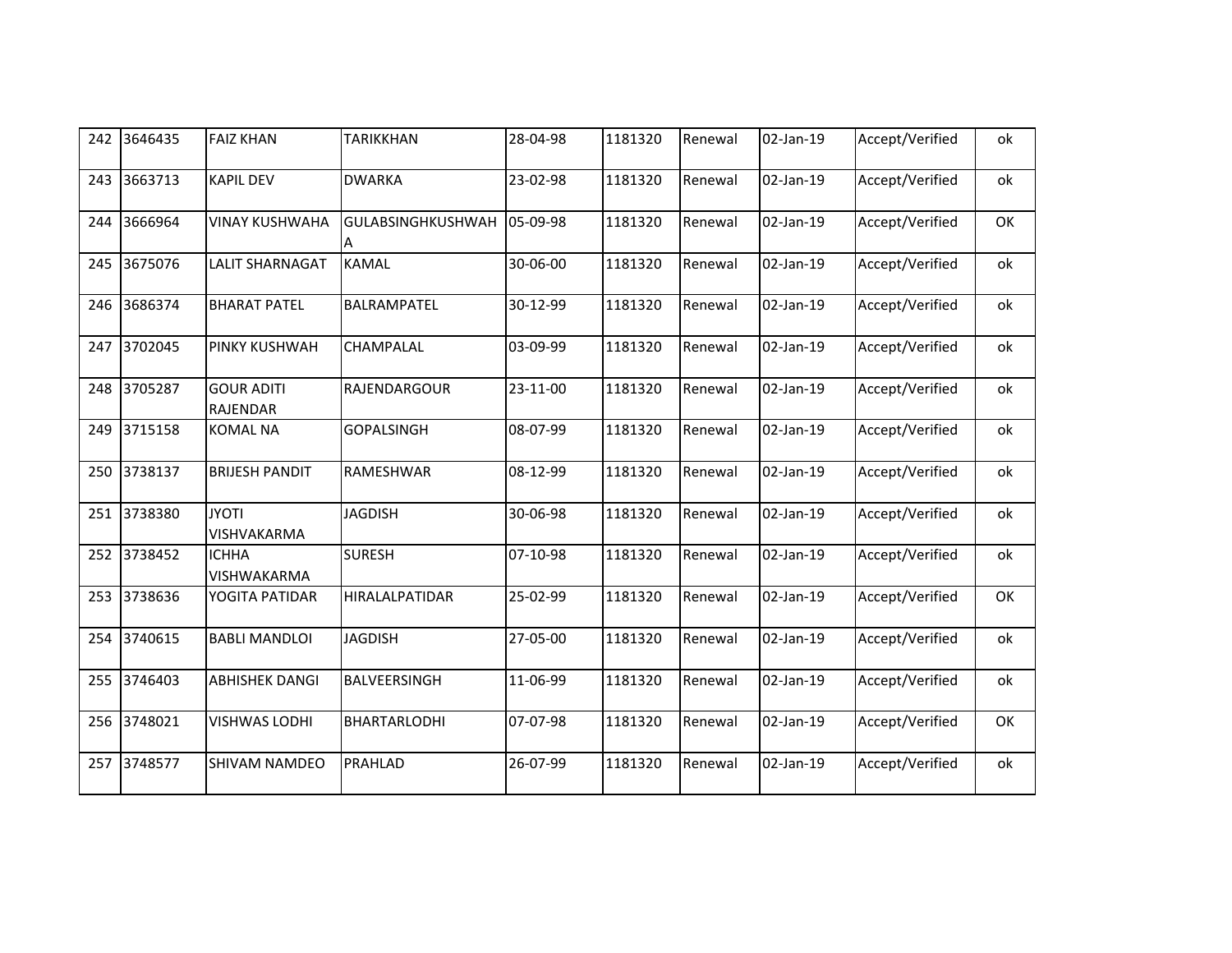| 258 | 3757057 | <b>SONU SONDHIYA</b>                 | BHANWARLAL                               | 05-06-99 | 1181320 | Renewal | 02-Jan-19 | Accept/Verified | OK |
|-----|---------|--------------------------------------|------------------------------------------|----------|---------|---------|-----------|-----------------|----|
| 259 | 3763714 | <b>KULDEEP SINGH</b>                 | <b>ASHOK</b>                             | 05-10-98 | 1181320 | Renewal | 02-Jan-19 | Accept/Verified | ok |
| 260 | 3774588 | SHEIKH RIMSHA                        | SHEIKHMUSTUFA                            | 09-06-00 | 1181320 | Renewal | 02-Jan-19 | Accept/Verified | ok |
| 261 | 3776628 | <b>DIVYANSH</b><br>CHOUDHARY         | LAKHMICHANDCHOUDH 04-01-00<br><b>ARY</b> |          | 1181320 | Renewal | 02-Jan-19 | Accept/Verified | ok |
| 262 | 3781661 | <b>RAVI MEENA</b>                    | BHARATSINGHMEENA                         | 14-09-99 | 1181320 | Renewal | 02-Jan-19 | Accept/Verified | ok |
| 263 | 3781711 | <b>SHUBHAM</b><br>VAISHNAV           | VISHNUDASVAISHNAV                        | 01-02-98 | 1181320 | Renewal | 02-Jan-19 | Accept/Verified | ok |
| 264 | 3784091 | SACHIN KUSHWAH                       | RAMGOPALKUSHWAH                          | 10-07-93 | 1181320 | Renewal | 02-Jan-19 | Accept/Verified | ok |
| 265 | 3784127 | <b>MONU</b><br>VISHWAKARMA           | SANTOSHVISHWAKARM<br>A                   | 28-02-99 | 1181320 | Renewal | 02-Jan-19 | Accept/Verified | ok |
| 266 | 3803939 | <b>GABBAR SINGH</b><br><b>GURJAR</b> | <b>DOLAT</b>                             | 12-10-99 | 1181320 | Renewal | 02-Jan-19 | Accept/Verified | ok |
| 267 | 3813560 | <b>DEEPAK KUMAR</b>                  | <b>NARESH</b>                            | 07-06-00 | 1181320 | Renewal | 02-Jan-19 | Accept/Verified | ok |
| 268 | 3818503 | <b>VIKAS CHOUREY</b>                 | <b>DULARE</b>                            | 20-08-96 | 1181320 | Renewal | 02-Jan-19 | Accept/Verified | OK |
| 269 | 3818586 | <b>DEEPAK JAISWAL</b>                | NANDKISHOREJAISWAL                       | 13-07-00 | 1181320 | Renewal | 02-Jan-19 | Accept/Verified | ok |
| 270 | 3832620 | Shivam Verma                         | Maheshchandra                            | 16-08-98 | 1181320 | Renewal | 02-Jan-19 | Accept/Verified | ok |
| 271 | 3832993 | <b>SOURABH GOND</b>                  | <b>NIRANJAN</b>                          | 16-12-96 | 1181320 | Renewal | 02-Jan-19 | Accept/Verified | OK |
| 272 | 3833685 | <b>ZEENAT KHAN</b>                   | ZAKIR                                    | 14-11-92 | 1181320 | Renewal | 02-Jan-19 | Accept/Verified | OK |
| 273 | 3834074 | <b>FARHAN KHAN</b>                   | NABIAHMED                                | 01-07-98 | 1181320 | Renewal | 02-Jan-19 | Accept/Verified | ok |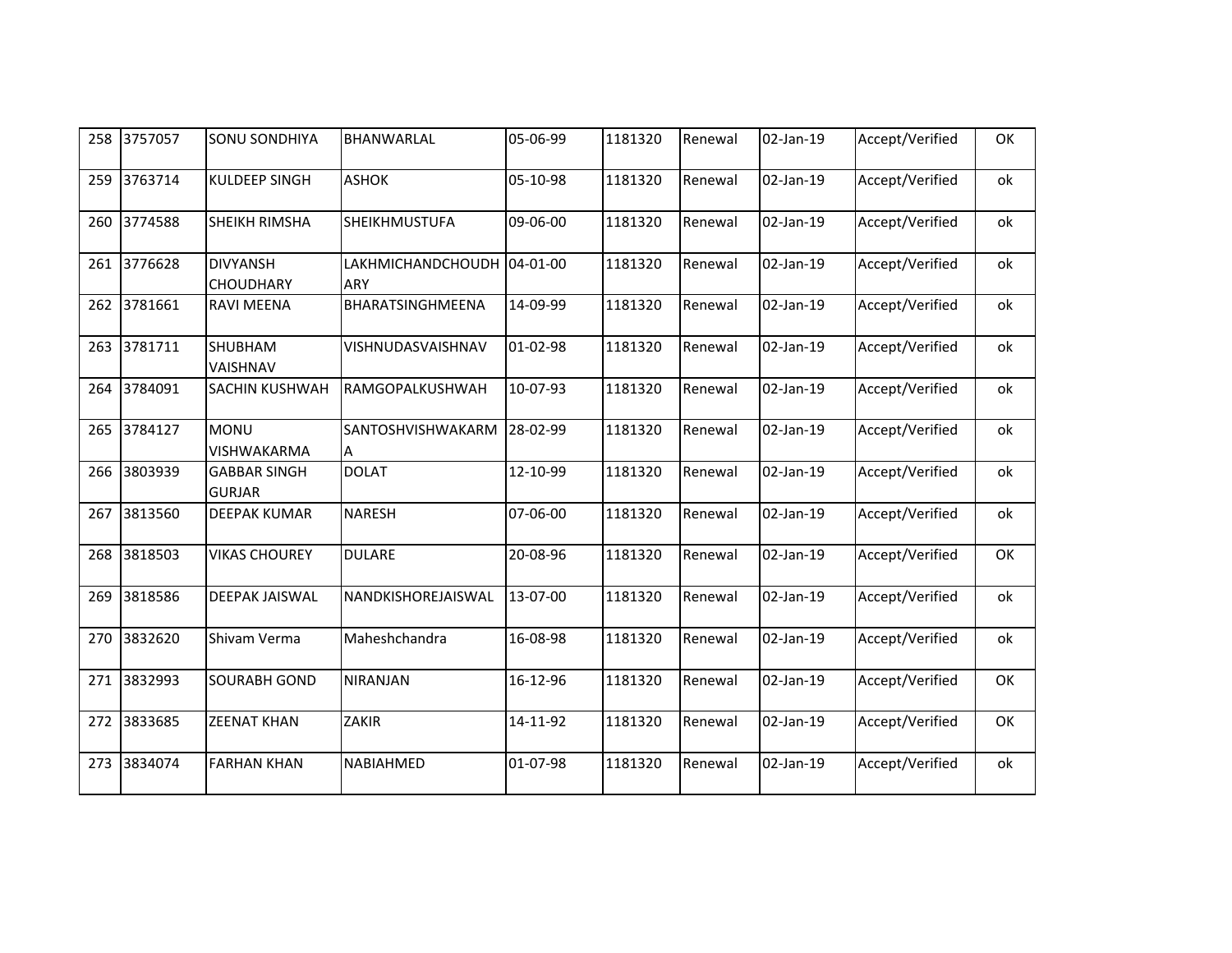| 274 | 3834203 | <b>AVINASH CHAUHAN RAMLAL</b>      |                         | 19-07-96 | 1181320 | Renewal | 02-Jan-19 | Accept/Verified | ok |
|-----|---------|------------------------------------|-------------------------|----------|---------|---------|-----------|-----------------|----|
| 275 | 3842383 | <b>MOHIT MOURYA</b>                | <b>SUNILMOURYA</b>      | 01-04-97 | 1181320 | Renewal | 02-Jan-19 | Accept/Verified | оk |
| 276 | 3844349 | <b>SATISH PARMAR</b>               | <b>RAMSWARUP</b>        | 17-08-96 | 1181320 | Renewal | 02-Jan-19 | Accept/Verified | ok |
| 277 | 3848906 | <b>SHUBHAM GIRI</b>                | KAMLESHGIRI             | 10-08-94 | 1181320 | Renewal | 02-Jan-19 | Accept/Verified | ok |
| 278 | 3856007 | <b>BRAJMOHAN</b><br><b>MANDLOI</b> | <b>BRAHMANAND</b>       | 26-04-97 | 1181320 | Renewal | 02-Jan-19 | Accept/Verified | оk |
| 279 | 3859233 | <b>BANTI SAHU</b>                  | HUKAMCHAND              | 03-03-00 | 1181320 | Renewal | 02-Jan-19 | Accept/Verified | ok |
| 280 | 3874279 | <b>RAVI PATIDAR</b>                | <b>RAJESH</b>           | 11-11-96 | 1181320 | Renewal | 02-Jan-19 | Accept/Verified | оk |
| 281 | 3883571 | <b>DEVENDRA MEENA</b>              | <b>KALURAM</b>          | 15-07-94 | 1181320 | Renewal | 02-Jan-19 | Accept/Verified | ok |
| 282 | 3887859 | PIYUSH SONI                        | <b>ARUNSONI</b>         | 05-04-94 | 1181320 | Renewal | 02-Jan-19 | Accept/Verified | ok |
| 283 | 3908398 | SHIVAM VERMA                       | AKHILESH                | 07-04-97 | 1181320 | Renewal | 02-Jan-19 | Accept/Verified | оk |
| 284 | 3923981 | PRACHI MANDLOI                     | <b>DINESH</b>           | 23-04-92 | 1181320 | Renewal | 02-Jan-19 | Accept/Verified | оk |
| 285 | 3926346 | <b>SYED SAMEER</b><br><b>HASAN</b> | <b>PARVEZ</b>           | 04-07-95 | 1181320 | Renewal | 02-Jan-19 | Accept/Verified | OK |
| 286 | 3931168 | DHARMENDRA<br><b>LODHI</b>         | <b>ASHOKLODHI</b>       | 05-01-95 | 1181320 | Renewal | 02-Jan-19 | Accept/Verified | ok |
| 287 | 3945517 | <b>AMAAN ANWAR</b>                 | <b>ANWAR</b>            | 01-02-95 | 1181320 | Renewal | 02-Jan-19 | Accept/Verified | оk |
| 288 | 3951402 | RITESH KUSHWAH                     | <b>IMRAT</b>            | 15-07-97 | 1181320 | Renewal | 02-Jan-19 | Accept/Verified | оk |
| 289 | 3955221 | <b>SUSHEN PATIDAR</b>              | <b>GIRWARLALPATIDAR</b> | 03-08-97 | 1181320 | Renewal | 02-Jan-19 | Accept/Verified | OK |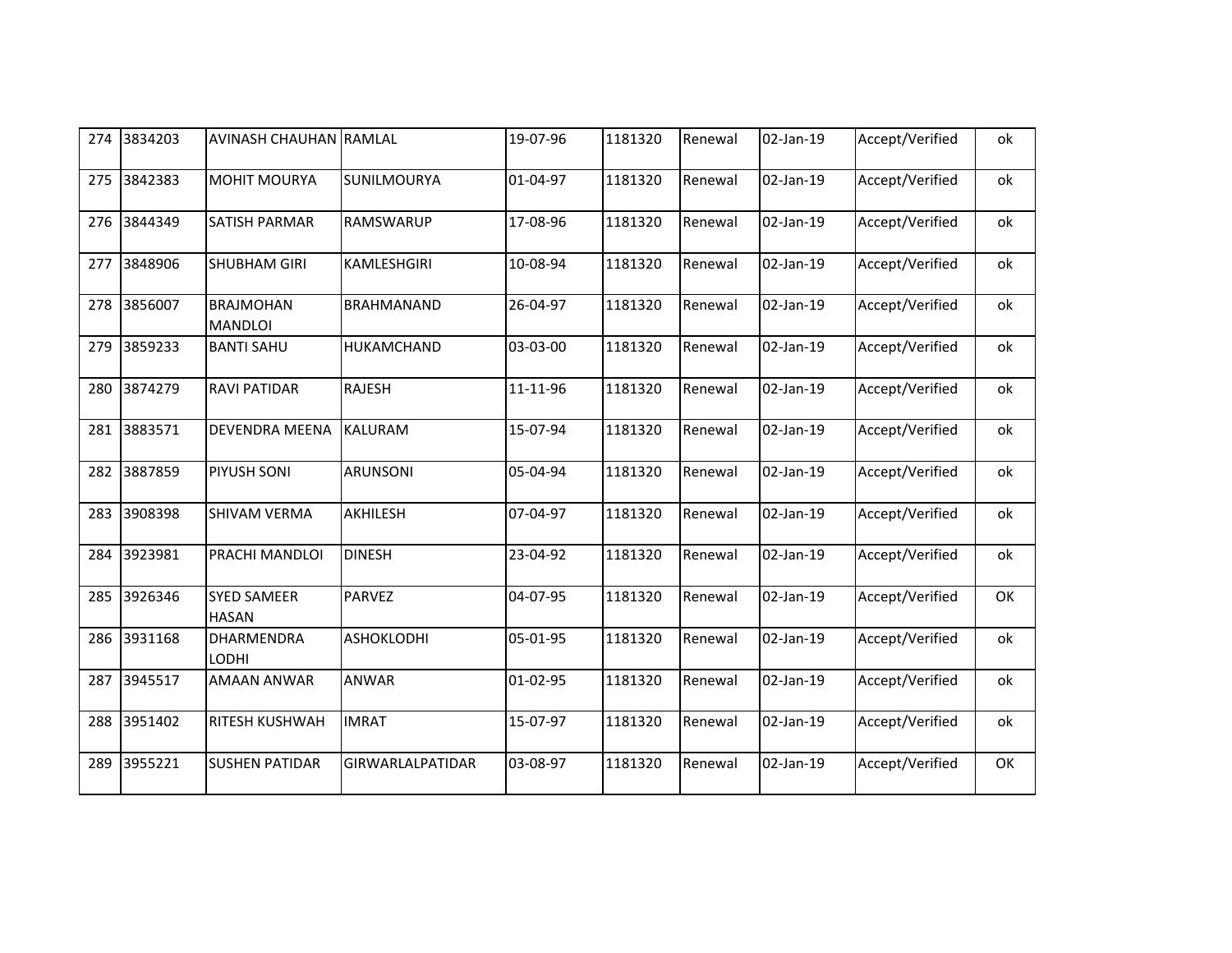| 290 | 3957976 | <b>MANISH</b><br><b>CHAKRWARTI</b> | <b>RPCHAKRWARTI</b>     | 14-09-97 | 1181320 | Renewal | 02-Jan-19 | Accept/Verified | ok |
|-----|---------|------------------------------------|-------------------------|----------|---------|---------|-----------|-----------------|----|
| 291 | 3963545 | <b>DEEPAK KUMAR</b><br>YADAV       | MAHESHPRASADYADAV       | 29-05-93 | 1181320 | Renewal | 02-Jan-19 | Accept/Verified | ok |
| 292 | 3983191 | POONAM PATIDAR                     | <b>VINOD</b>            | 02-02-96 | 1181320 | Renewal | 02-Jan-19 | Accept/Verified | ok |
| 293 | 3985803 | <b>SALMAAN KHAN</b>                | <b>FARUKH</b>           | 05-11-95 | 1181320 | Renewal | 02-Jan-19 | Accept/Verified | ok |
| 294 | 3985905 | <b>SHAHRUKH KHAN</b>               | <b>FARUKH</b>           | 18-07-87 | 1181320 | Renewal | 02-Jan-19 | Accept/Verified | ok |
| 295 | 3990295 | PINKI NA                           | RAMESHKUMAR             | 10-10-96 | 1181320 | Renewal | 02-Jan-19 | Accept/Verified | ok |
| 296 | 3364251 | <b>MAZHAR ALI</b>                  | KAMARALI                | 16-08-90 | 1181320 | Renewal | 02-Jan-19 | Accept/Verified | ok |
| 297 | 3470224 | <b>PRATEEK</b><br>VISHWAKARMA      | <b>BALRAM</b>           | 10-11-94 | 1181320 | Renewal | 02-Jan-19 | Accept/Verified | ok |
| 298 | 3493605 | <b>SHEKH JAVED</b>                 | SAFI                    | 18-04-95 | 1181320 | Renewal | 02-Jan-19 | Accept/Verified | ok |
| 299 | 3540263 | <b>RISHI GUPTA</b>                 | SURENDRAGUPTA           | 21-06-93 | 1181320 | Renewal | 02-Jan-19 | Accept/Verified | ok |
| 300 | 3545224 | <b>EISHA KHAN</b>                  | RAIESKHAN               | 19-03-91 | 1181320 | Renewal | 02-Jan-19 | Accept/Verified | ok |
| 301 | 3568310 | <b>NIMRA KHAN</b>                  | <b>HAROONKHAN</b>       | 10-04-97 | 1181320 | Renewal | 02-Jan-19 | Accept/Verified | ok |
| 302 | 3572708 | <b>ADITYA DALAL</b>                | SHIVKUMARDALAL          | 09-06-96 | 1181320 | Renewal | 02-Jan-19 | Accept/Verified | ok |
| 303 | 3607251 | <b>NIKHIL KUBDE</b>                | <b>JAGDISH</b>          | 06-07-89 | 1181320 | Renewal | 02-Jan-19 | Accept/Verified | ok |
| 304 | 3621739 | <b>VIJENDRA VERMA</b>              | BHUPENDRAVERMA          | 15-07-94 | 1181320 | Renewal | 02-Jan-19 | Accept/Verified | OK |
| 305 | 3643530 | <b>CHIRAG</b><br><b>KUSHWAHA</b>   | BHUVNESHWARKUSHW<br>AHA | 12-07-94 | 1181320 | Renewal | 02-Jan-19 | Accept/Verified | ok |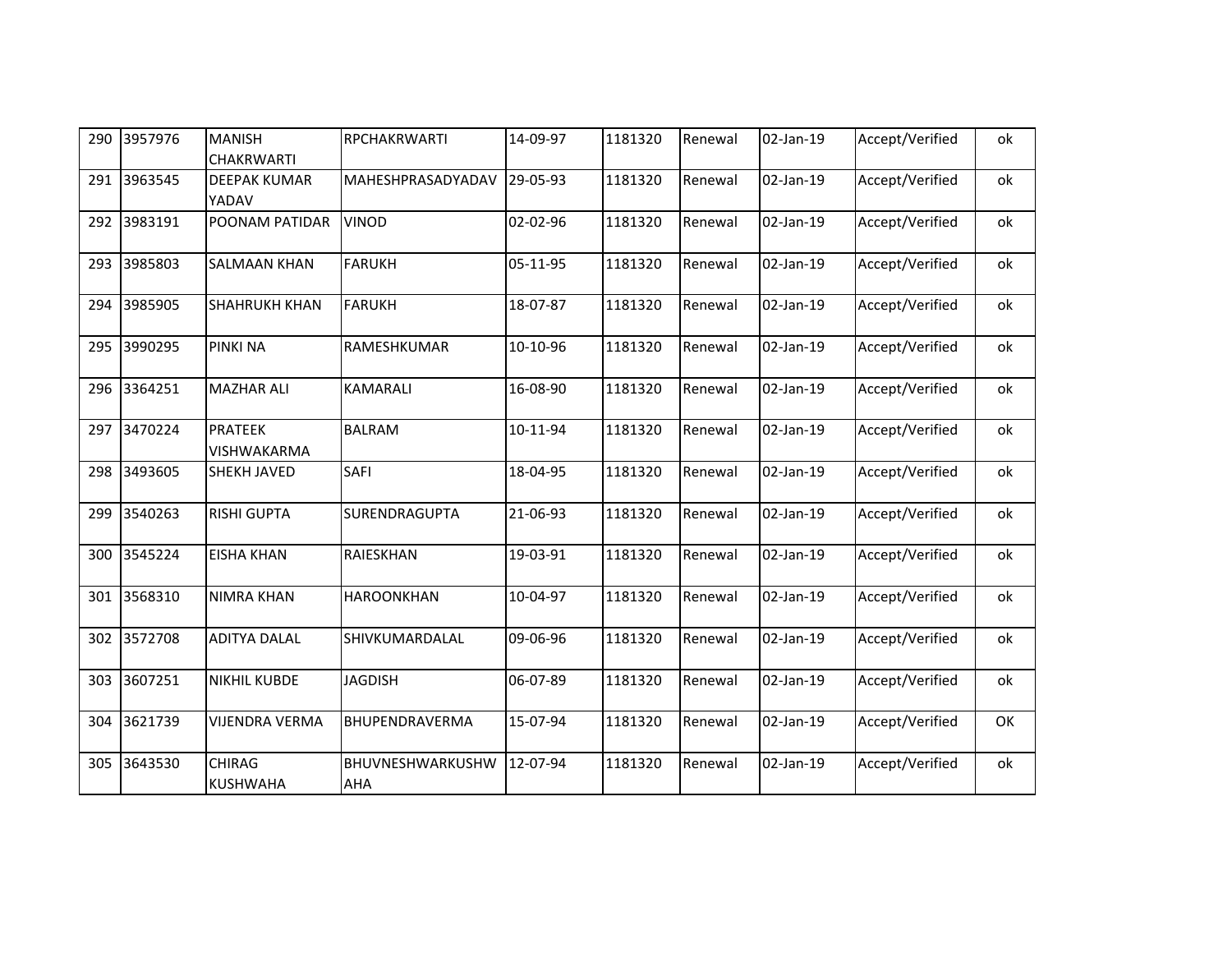| 306 | 3700353 | <b>ILMA QURESHI</b>                                | <b>KHALID</b>         | 28-06-89 | 1181320 | Renewal | 02-Jan-19 | Accept/Verified | ok |
|-----|---------|----------------------------------------------------|-----------------------|----------|---------|---------|-----------|-----------------|----|
| 307 | 3704545 | <b>SHUBHAM</b><br>NARVARIYA                        | PRAKASHNARVARIYA      | 30-06-92 | 1181320 | Renewal | 02-Jan-19 | Accept/Verified | ok |
| 308 | 3737594 | KHUSHBU BISEN                                      | <b>YENKESH</b>        | 13-10-99 | 1181320 | Renewal | 02-Jan-19 | Accept/Verified | ok |
| 309 | 3746887 | <b>SAMIYA MANSURI</b>                              | SADIKMANSURI          | 26-02-00 | 1181320 | Renewal | 02-Jan-19 | Accept/Verified | ok |
| 310 | 3747480 | PRATIBHA<br>PRAJAPATI                              | RAJENDRA              | 13-01-96 | 1181320 | Renewal | 02-Jan-19 | Accept/Verified | ok |
| 311 | 3748509 | <b>NISHANT GOUR</b>                                | DEVENDRAGOUR          | 04-05-96 | 1181320 | Renewal | 02-Jan-19 | Accept/Verified | ok |
| 312 | 3762495 | <b>TASHA KHAN</b>                                  | SHAHIDRASHIDKHAN      | 12-03-99 | 1181320 | Renewal | 02-Jan-19 | Accept/Verified | OK |
| 313 | 3766370 | <b>AATIF BAIG</b>                                  | <b>JABIRBAIG</b>      | 05-03-99 | 1181320 | Renewal | 02-Jan-19 | Accept/Verified | ok |
| 314 | 3769728 | <b>AKHTAR</b><br><b>MOEENUDDIN</b><br><b>NASIM</b> | <b>NASIM</b>          | #REF!    | 1181320 | Renewal | #REF!     | Accept/Verified | ok |
| 315 | 3769983 | <b>ALIM AHMED</b>                                  | ANSARAHMED            | #REF!    | 1181320 | Renewal | #REF!     | Accept/Verified | ok |
| 316 | 3770118 | <b>SARITA SINGH</b>                                | SHARDAPRSADSINGH      | #REF!    | 1181320 | Renewal | #REF!     | Accept/Verified | ok |
| 317 | 3774140 | PREETI SINGH                                       | <b>UPENDRA</b>        | #REF!    | 1181320 | Renewal | #REF!     | Accept/Verified | ok |
| 318 | 3774331 | RAJKUMARI<br><b>KUSHWAH</b>                        | <b>BHOJRAJKUSHWAH</b> | #REF!    | 1181320 | Renewal | #REF!     | Accept/Verified | ok |
| 319 | 3774734 | <b>SHUBHAM KUMAR</b><br><b>SEN</b>                 | <b>RAMESH</b>         | #REF!    | 1181320 | Renewal | #REF!     | Accept/Verified | ok |
| 320 | 3776566 | <b>BALISTER RAVISH</b><br><b>KUMAR</b>             | PRASADJADHAV          | #REF!    | 1181320 | Renewal | #REF!     | Accept/Verified | ok |
| 321 | 3776601 | <b>ZARIF KHAN</b>                                  | SHARIFKHAN            | #REF!    | 1181320 | Renewal | #REF!     | Accept/Verified | OK |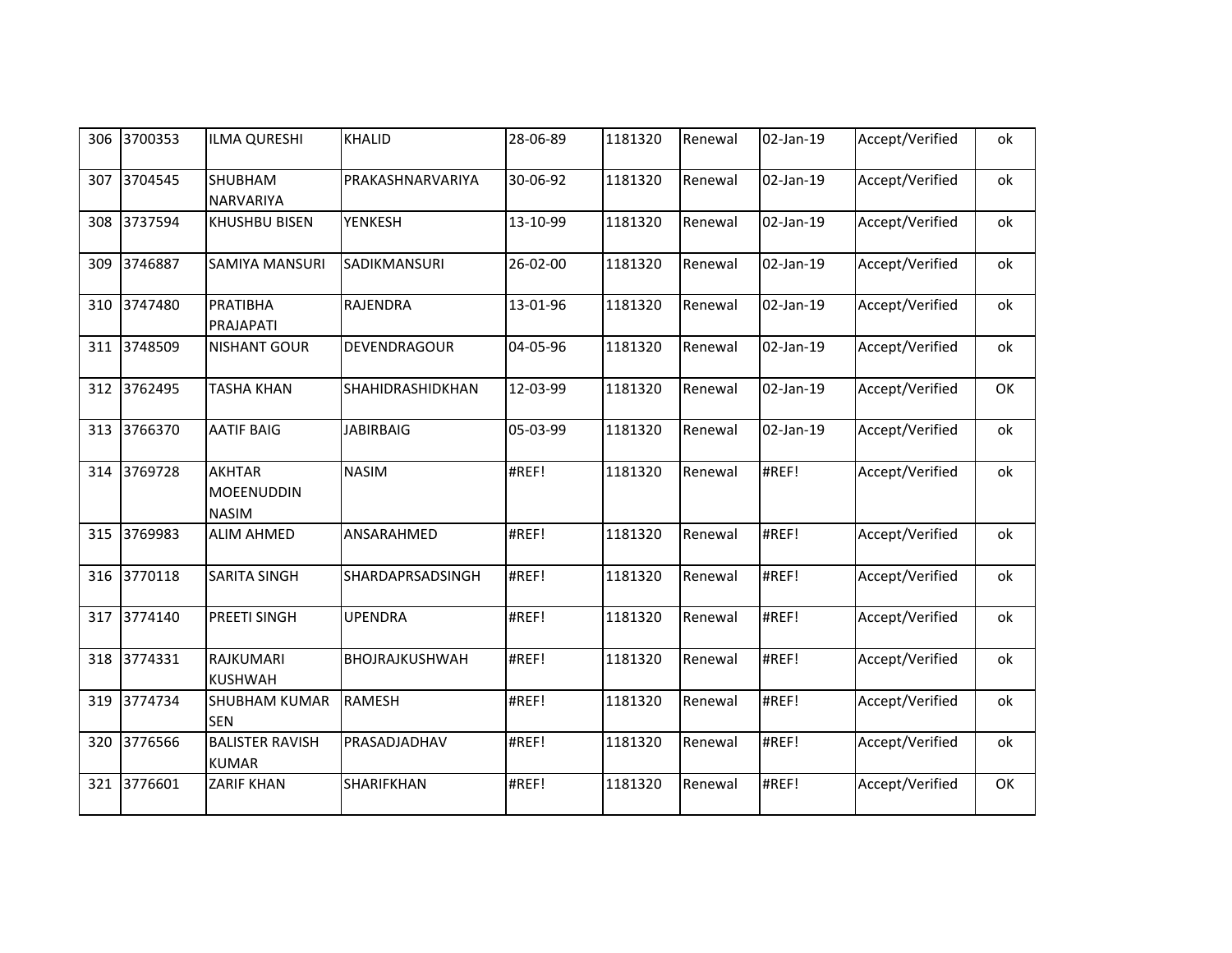| 322 | 3780673 | <b>DEEPAK BHUNJWA</b>                    | CHANDRIKAPRASADBHU #REF!<br><b>NJWA</b> |       | 1181320 | Renewal | #REF! | Accept/Verified | ok |
|-----|---------|------------------------------------------|-----------------------------------------|-------|---------|---------|-------|-----------------|----|
| 323 | 3782072 | <b>YOGESHWARI</b><br>YOGESHWARI          | RAMNARAYAN                              | #REF! | 1181320 | Renewal | #REF! | Accept/Verified | OK |
| 324 | 3808205 | <b>SYED SAIF</b>                         | <b>MOINUDDIN</b>                        | #REF! | 1181320 | Renewal | #REF! | Accept/Verified | OK |
| 325 | 3808705 | <b>SHAIKH AHTESHAM</b>                   | <b>MEHMOOD</b>                          | #REF! | 1181320 | Renewal | #REF! | Accept/Verified | ok |
| 326 | 3809751 | <b>AAKASH SHARDUL</b>                    | RAJENDRASHARDUL                         | #REF! | 1181320 | Renewal | #REF! | Accept/Verified | ok |
| 327 | 3813037 | <b>KHALID MANSOORI</b>                   | SADIQ                                   | #REF! | 1181320 | Renewal | #REF! | Accept/Verified | ok |
| 328 | 3814039 | <b>URMILA SONI</b>                       | <b>RAMESH</b>                           | #REF! | 1181320 | Renewal | #REF! | Accept/Verified | OK |
| 329 | 3814986 | <b>SHAHRUKH</b><br><b>MANSURI</b>        | <b>VAKIL</b>                            | #REF! | 1181320 | Renewal | #REF! | Accept/Verified | ok |
| 330 | 3815271 | <b>DEEPALI PATEL</b>                     | SANTOSHPATEL                            | #REF! | 1181320 | Renewal | #REF! | Accept/Verified | ok |
| 331 | 3818069 | <b>PRIYANKA</b><br><b>KUMBHKAR</b>       | <b>NARESH</b>                           | #REF! | 1181320 | Renewal | #REF! | Accept/Verified | ok |
| 332 | 3818248 | <b>BHANU PATEL</b>                       | <b>JAMNAPATEL</b>                       | #REF! | 1181320 | Renewal | #REF! | Accept/Verified | ok |
| 333 | 3818651 | PAVAN MEENA                              | RAMDAYAL                                | #REF! | 1181320 | Renewal | #REF! | Accept/Verified | ok |
| 334 | 3819715 | <b>AKASH SAHU</b>                        | GANESHSAHU                              | #REF! | 1181320 | Renewal | #REF! | Accept/Verified | ok |
| 335 | 3828690 | <b>RAJAT SOLANKI</b>                     | MAKHANLAL                               | #REF! | 1181320 | Renewal | #REF! | Accept/Verified | ok |
| 336 | 3828768 | <b>MOHAMMAD</b><br><b>TOUSEEF QUADRI</b> | <b>MURTUZA</b>                          | #REF! | 1181320 | Renewal | #REF! | Accept/Verified | ok |
| 337 | 3831177 | <b>MANMOHAN</b><br>PRAJAPATI             | PREMNARAYAN                             | #REF! | 1181320 | Renewal | #REF! | Accept/Verified | ok |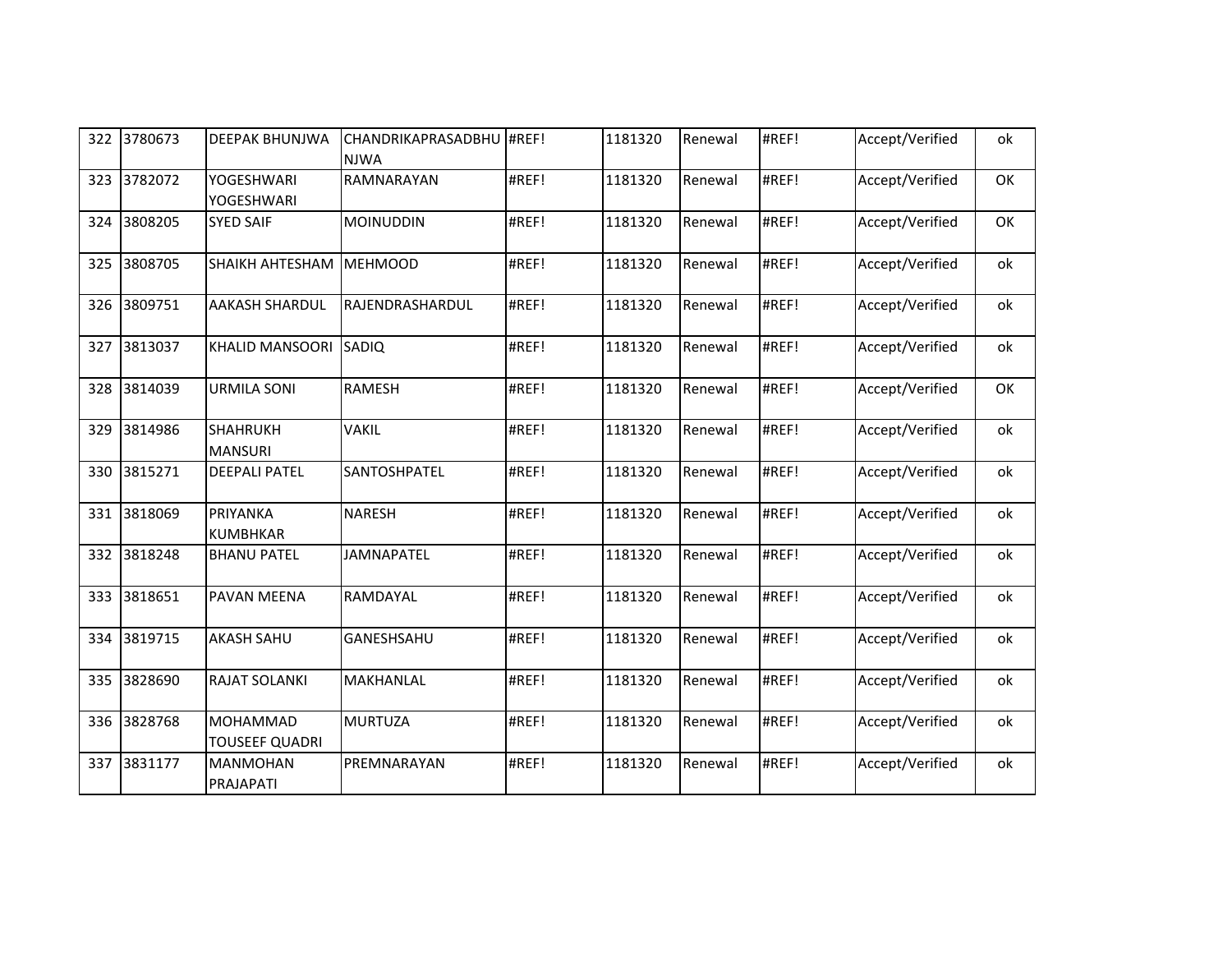| 338 | 3831332 | <b>SHIVAM MALVIYA</b>                  | PRADEEP                    | #REF! | 1181320 | Renewal | #REF! | Accept/Verified | ok |
|-----|---------|----------------------------------------|----------------------------|-------|---------|---------|-------|-----------------|----|
| 339 | 3831384 | <b>NAZISH JAHAN</b>                    | <b>YUSUF</b>               | #REF! | 1181320 | Renewal | #REF! | Accept/Verified | оk |
| 340 | 3833225 | <b>SHIVA KAHAR</b>                     | <b>MAHESH</b>              | #REF! | 1181320 | Renewal | #REF! | Accept/Verified | ok |
| 341 | 3833839 | <b>AMAN NA</b>                         | <b>ASLAM</b>               | #REF! | 1181320 | Renewal | #REF! | Accept/Verified | ok |
| 342 | 3834112 | <b>AMRITA YADAV</b>                    | <b>GIRISH</b>              | #REF! | 1181320 | Renewal | #REF! | Accept/Verified | ok |
| 343 | 3834249 | <b>SAMEER KHAN</b>                     | RAFIQKHAN                  | #REF! | 1181320 | Renewal | #REF! | Accept/Verified | ok |
| 344 | 3842034 | <b>NITESH KUMAR</b>                    | KAUSHALKUMAR               | #REF! | 1181320 | Renewal | #REF! | Accept/Verified | ok |
| 345 | 3843732 | <b>SIMRAN</b><br>VISHWAKARMA           | KAMLESHVISHWAKARM<br>A     | #REF! | 1181320 | Renewal | #REF! | Accept/Verified | оk |
| 346 | 3844208 | <b>VIRENDRA</b><br><b>MEWADA</b>       | <b>RATANSINGH</b>          | #REF! | 1181320 | Renewal | #REF! | Accept/Verified | OK |
| 347 | 3848328 | <b>NIKITA NA</b>                       | <b>VITTALRAO</b>           | #REF! | 1181320 | Renewal | #REF! | Accept/Verified | оk |
| 348 | 3849445 | <b>PRAYAG SINGH</b>                    | <b>DEVENDRAPRATAP</b>      | #REF! | 1181320 | Renewal | #REF! | Accept/Verified | ok |
| 349 | 3852380 | <b>BILAL KHAN</b>                      | NASEEMURREHMAN             | #REF! | 1181320 | Renewal | #REF! | Accept/Verified | оk |
| 350 | 3852457 | <b>RUPALI SINGH</b><br><b>KUSHWAHA</b> | RAJBIHARISINGHKUSHW<br>AHA | #REF! | 1181320 | Renewal | #REF! | Accept/Verified | ok |
| 351 | 3852695 | <b>DEEPIKA</b><br><b>VISHKARMA</b>     | DINESHVISHKARMA            | #REF! | 1181320 | Renewal | #REF! | Accept/Verified | ok |
| 352 | 3853954 | <b>ANKIT SINGH</b>                     | <b>AMAR</b>                | #REF! | 1181320 | Renewal | #REF! | Accept/Verified | ok |
| 353 | 3855273 | JEEVAN VERMA                           | <b>MAKHANVERMA</b>         | #REF! | 1181320 | Renewal | #REF! | Accept/Verified | ok |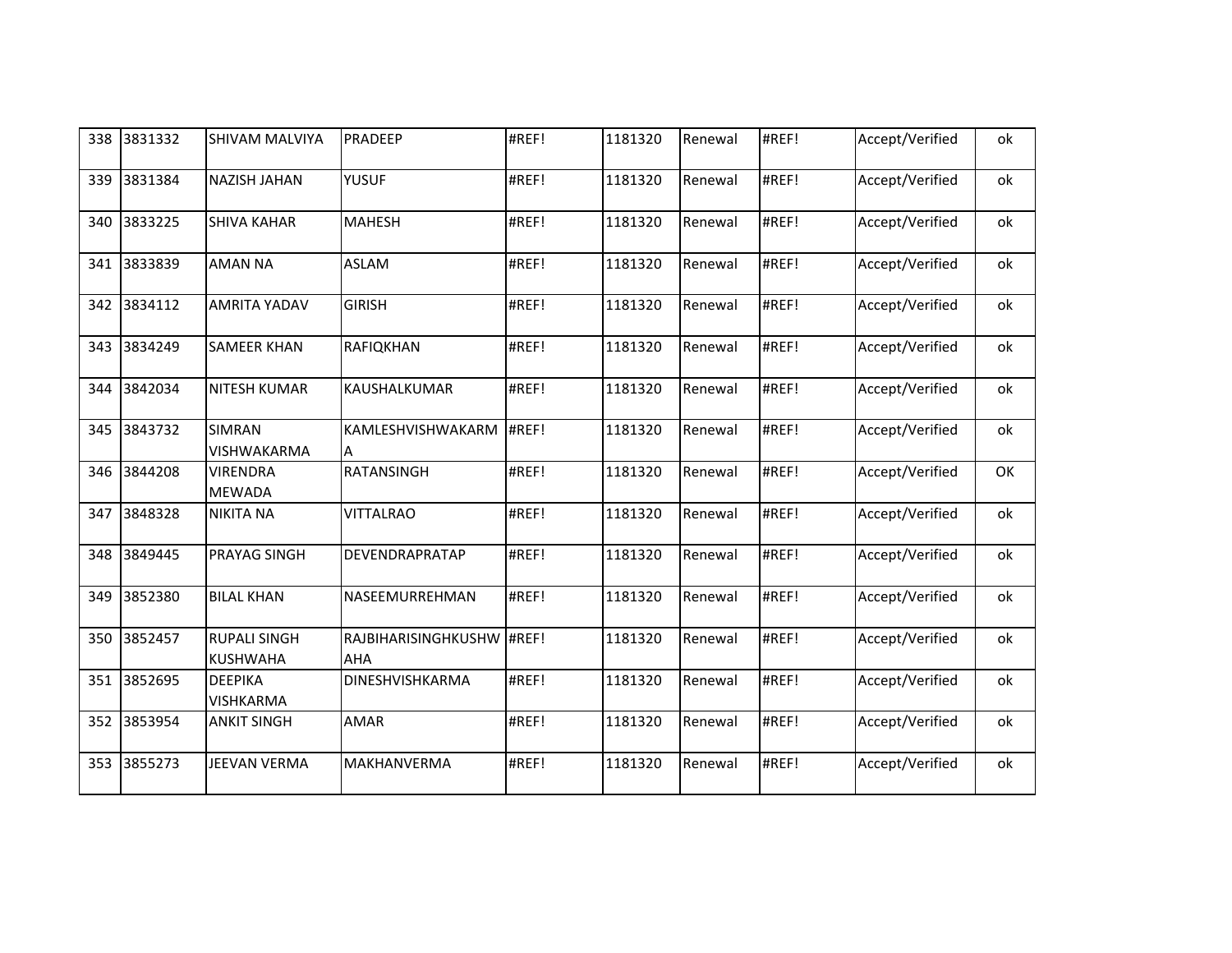| 354 | 3857069 | <b>HARSH PATEL</b>                      | SANTOSHPATEL       | #REF! | 1181320 | Renewal | #REF! | Accept/Verified | ok |
|-----|---------|-----------------------------------------|--------------------|-------|---------|---------|-------|-----------------|----|
| 355 | 3858033 | PRANJAL KANHERE                         | RAMESHKANHERE      | #REF! | 1181320 | Renewal | #REF! | Accept/Verified | ok |
| 356 | 3867337 | RUKHSAR KHATUN                          | AHSANULHAQ         | #REF! | 1181320 | Renewal | #REF! | Accept/Verified | ok |
| 357 | 3874829 | <b>VIKAS MANDLOI</b>                    | RAMSAHAYMANDLOI    | #REF! | 1181320 | Renewal | #REF! | Accept/Verified | OK |
| 358 | 3882710 | <b>VIJAY MEENA</b>                      | <b>HARINARAYAN</b> | #REF! | 1181320 | Renewal | #REF! | Accept/Verified | OK |
| 359 | 3890029 | <b>DEVIDEEN SAHU</b>                    | <b>SHANKAR</b>     | #REF! | 1181320 | Renewal | #REF! | Accept/Verified | ok |
| 360 | 3890691 | <b>KAPIL MEWADA</b>                     | KRIPALSINGHMEWADA  | #REF! | 1181320 | Renewal | #REF! | Accept/Verified | ok |
| 361 | 3901815 | MEHFOOZ ALI                             | <b>IBRAHEEMALI</b> | #REF! | 1181320 | Renewal | #REF! | Accept/Verified | ok |
| 362 | 3903921 | <b>AKASH VERMA</b>                      | RAMDAYALVERMA      | #REF! | 1181320 | Renewal | #REF! | Accept/Verified | ok |
| 363 | 3904923 | <b>DHARMENDRA</b><br><b>VISHWAKARMA</b> | <b>BALRAM</b>      | #REF! | 1181320 | Renewal | #REF! | Accept/Verified | ok |
| 364 | 3905806 | <b>MOHAN SINGH</b>                      | <b>JAITARAM</b>    | #REF! | 1181320 | Renewal | #REF! | Accept/Verified | ok |
| 365 | 3908360 | <b>SAMAN KHAN</b>                       | ZAHIDKHAN          | #REF! | 1181320 | Renewal | #REF! | Accept/Verified | ok |
| 366 | 3911920 | <b>VIKASH GUPTA</b>                     | ANILKUMARGUPTA     | #REF! | 1181320 | Renewal | #REF! | Accept/Verified | OK |
| 367 | 3912509 | <b>GOUTAM MEENA</b>                     | <b>JITMAL</b>      | #REF! | 1181320 | Renewal | #REF! | Accept/Verified | ok |
| 368 | 3917402 | <b>DURGA SEN</b>                        | <b>SUKHLAL</b>     | #REF! | 1181320 | Renewal | #REF! | Accept/Verified | ok |
| 369 | 3922263 | Vishal Chouksey                         | Radheshyam         | #REF! | 1181320 | Renewal | #REF! | Accept/Verified | OK |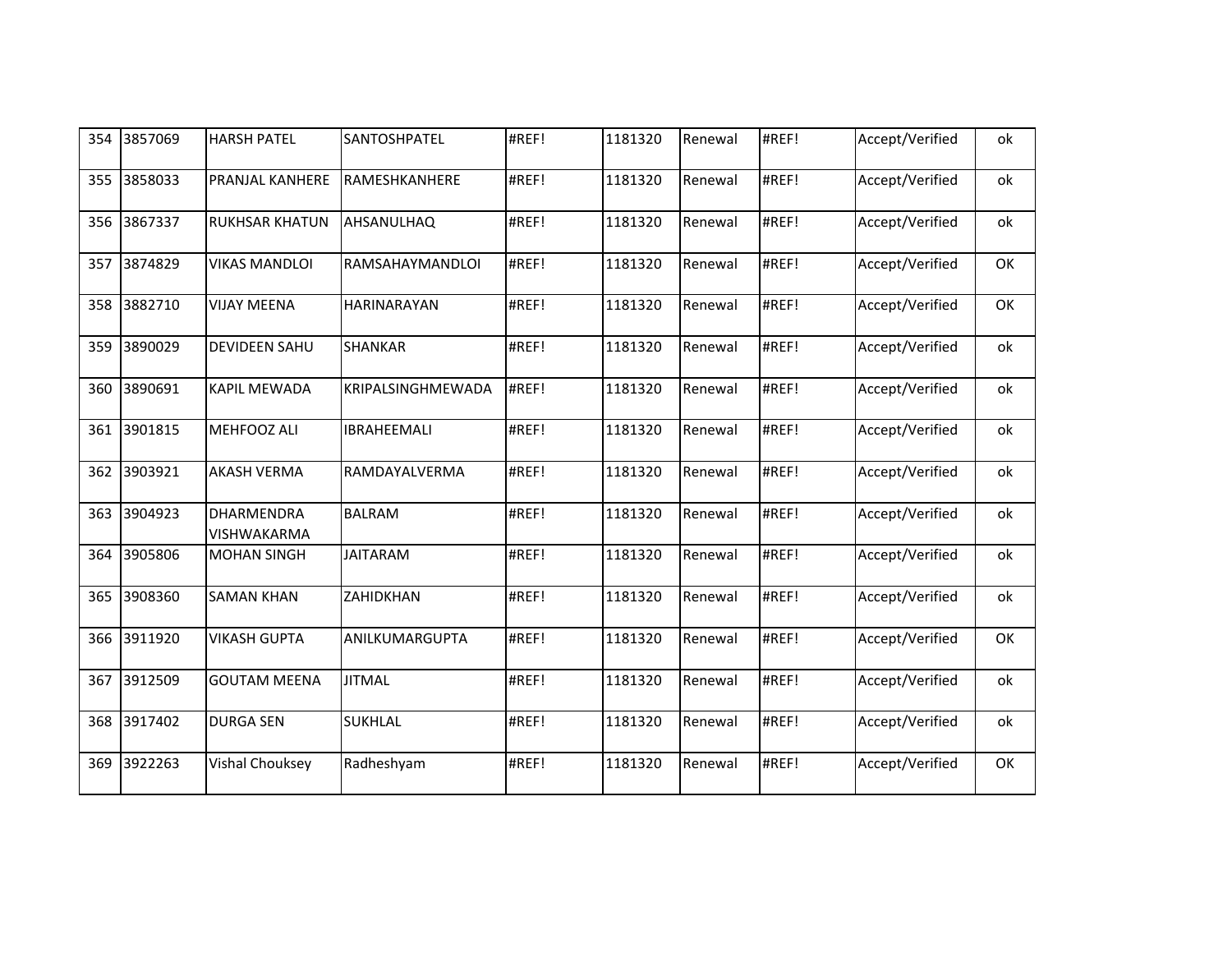| 370 | 3926446 | <b>NAZMEEN NO</b>                   | AHMEDKHAN                | #REF! | 1181320 | Renewal | #REF! | Accept/Verified | ok |
|-----|---------|-------------------------------------|--------------------------|-------|---------|---------|-------|-----------------|----|
| 371 | 3927155 | <b>SYYED ARSHAD</b><br><b>JAVED</b> | <b>JAVEDALI</b>          | #REF! | 1181320 | Renewal | #REF! | Accept/Verified | OK |
| 372 | 3927217 | PRIYANKA NA                         | <b>BALRAM</b>            | #REF! | 1181320 | Renewal | #REF! | Accept/Verified | ok |
| 373 | 3931718 | PRIYA<br><b>MAHESHWARI</b>          | RAMCHANDRAMAHESH<br>WARI | #REF! | 1181320 | Renewal | #REF! | Accept/Verified | ok |
| 374 | 3932838 | <b>RIDA KHANAM</b>                  | <b>FAROOQ</b>            | #REF! | 1181320 | Renewal | #REF! | Accept/Verified | ok |
| 375 | 3933169 | PANKAJ PATIDAR                      | VISHNUPRASAD             | #REF! | 1181320 | Renewal | #REF! | Accept/Verified | ok |
| 376 | 3938533 | <b>ABHISHEK YADAV</b>               | <b>ASHOK</b>             | #REF! | 1181320 | Renewal | #REF! | Accept/Verified | ok |
| 377 | 3942038 | <b>DEVESH MEENA</b>                 | RAMESWARMEENA            | #REF! | 1181320 | Renewal | #REF! | Accept/Verified | ok |
| 378 | 3942120 | <b>RAMDAS MEENA</b>                 | LAKHANLAL                | #REF! | 1181320 | Renewal | #REF! | Accept/Verified | ok |
| 379 | 3943083 | <b>SARJAN SINGH</b><br><b>MEENA</b> | <b>GAPPULAL</b>          | #REF! | 1181320 | Renewal | #REF! | Accept/Verified | ok |
| 380 | 3952811 | <b>ROSHNI BISEN</b>                 | CHAMANLAL                | #REF! | 1181320 | Renewal | #REF! | Accept/Verified | ok |
| 381 | 3954571 | <b>ANKITA PATEL</b>                 | ANILKUMAR                | #REF! | 1181320 | Renewal | #REF! | Accept/Verified | ok |
| 382 | 3960683 | <b>MONIKA PAWAR</b>                 | <b>KAILASH</b>           | #REF! | 1181320 | Renewal | #REF! | Accept/Verified | ok |
| 383 | 3966356 | <b>SHUBHAM JAISWAL</b>              | <b>NAND</b>              | #REF! | 1181320 | Renewal | #REF! | Accept/Verified | ok |
| 384 | 3966665 | <b>ANURAG</b><br>VISHWAKARMA        | <b>OMPRAKASH</b>         | #REF! | 1181320 | Renewal | #REF! | Accept/Verified | ok |
| 385 | 3973157 | <b>HARDIKA SAHU</b>                 | <b>SUNIL</b>             | #REF! | 1181320 | Renewal | #REF! | Accept/Verified | ok |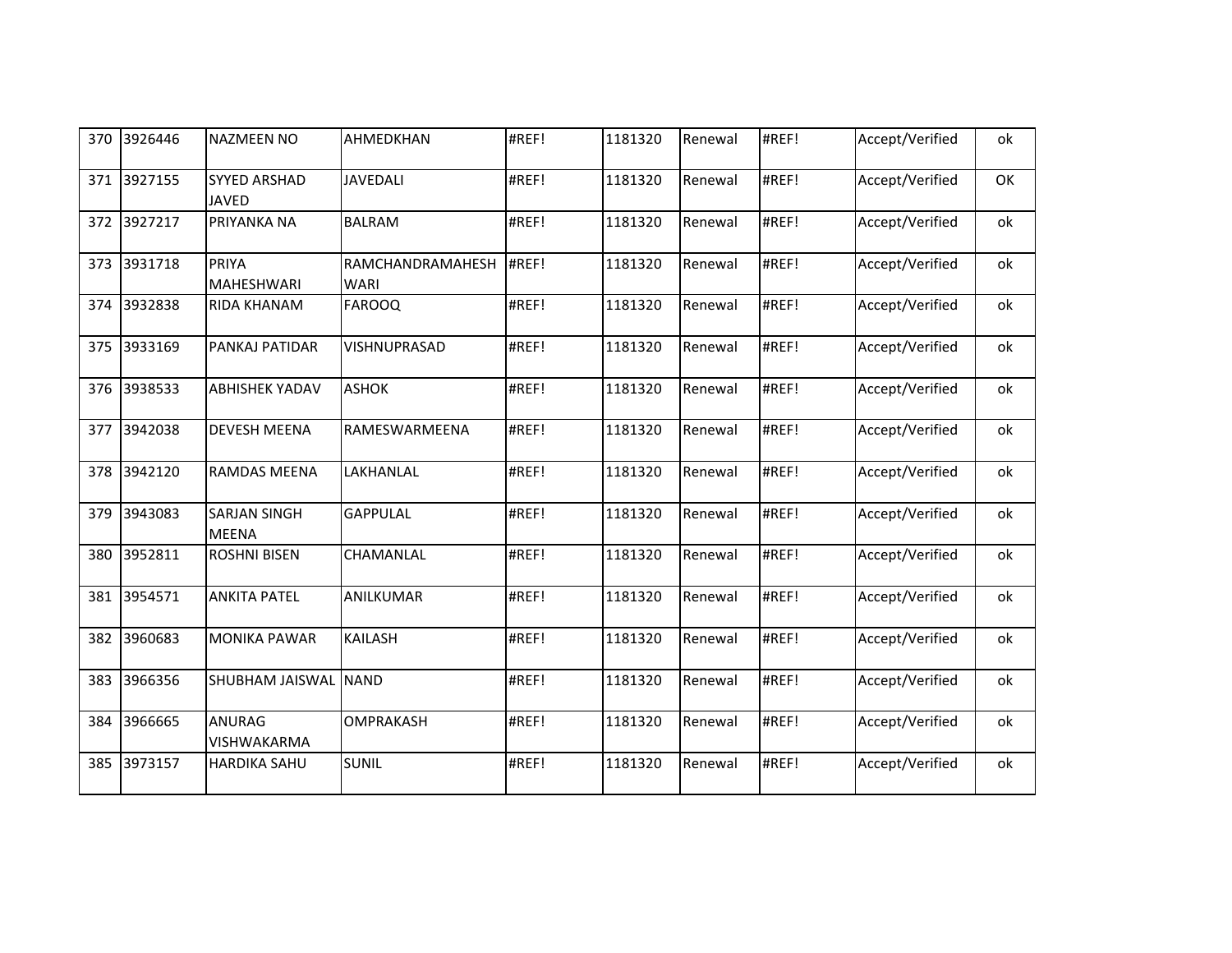| 386 | 3973295 | <b>VESHALI SEN</b>     | LAD                    | #REF! | 1181320 | Renewal | #REF! | Accept/Verified | OK |
|-----|---------|------------------------|------------------------|-------|---------|---------|-------|-----------------|----|
| 387 | 3975017 | <b>VIRENDRA MARAN</b>  | <b>SUBRAN</b>          | #REF! | 1181320 | Renewal | #REF! | Accept/Verified | OK |
| 388 | 3975180 | <b>AVDHESH PATIDAR</b> | <b>SURESH</b>          | #REF! | 1181320 | Renewal | #REF! | Accept/Verified | ok |
| 389 | 3975266 | <b>RAJESH PATIDARA</b> | <b>SANTOSHPATIDARA</b> | #REF! | 1181320 | Renewal | #REF! | Accept/Verified | ok |
| 390 | 3975508 | <b>KAPIL MEENA</b>     | HIMMATSINGHMEENA       | #REF! | 1181320 | Renewal | #REF! | Accept/Verified | ok |
| 391 | 3975619 | <b>RUPALI TEKADE</b>   | VASANT                 | #REF! | 1181320 | Renewal | #REF! | Accept/Verified | ok |
| 392 | 3975671 | <b>MONIKA AHELIYA</b>  | <b>KAILASH</b>         | #REF! | 1181320 | Renewal | #REF! | Accept/Verified | ok |
| 393 | 3975765 | PRAGYA TEKADE          | VASANT                 | #REF! | 1181320 | Renewal | #REF! | Accept/Verified | ok |
| 394 | 3978833 | <b>GAZALA KHANAM</b>   | ABDULRASHEED           | #REF! | 1181320 | Renewal | #REF! | Accept/Verified | ok |
| 395 | 3980305 | Yamini Soni            | Girish                 | #REF! | 1181320 | Renewal | #REF! | Accept/Verified | OK |
| 396 | 3980962 | <b>ANURODH SAVLA</b>   | PREMNARAYAN            | #REF! | 1181320 | Renewal | #REF! | Accept/Verified | ok |
| 397 | 3986542 | <b>NISHA SONI</b>      | SHIVLALSONI            | #REF! | 1181320 | Renewal | #REF! | Accept/Verified | ok |
| 398 | 3994037 | Rahul Kumar Rai        | Surendra               | #REF! | 1181320 | Renewal | #REF! | Accept/Verified | ok |
| 399 | 3994439 | <b>ARPITA ARYA</b>     | RAMESHARYA             | #REF! | 1181320 | Renewal | #REF! | Accept/Verified | ok |
| 400 | 3996487 | <b>SHADAB KHAN</b>     | MOHAMMADKHAN           | #REF! | 1181320 | Renewal | #REF! | Accept/Verified | ok |
| 401 | 3997483 | <b>DEEPAK SEN</b>      | <b>TARESH</b>          | #REF! | 1181320 | Renewal | #REF! | Accept/Verified | ok |